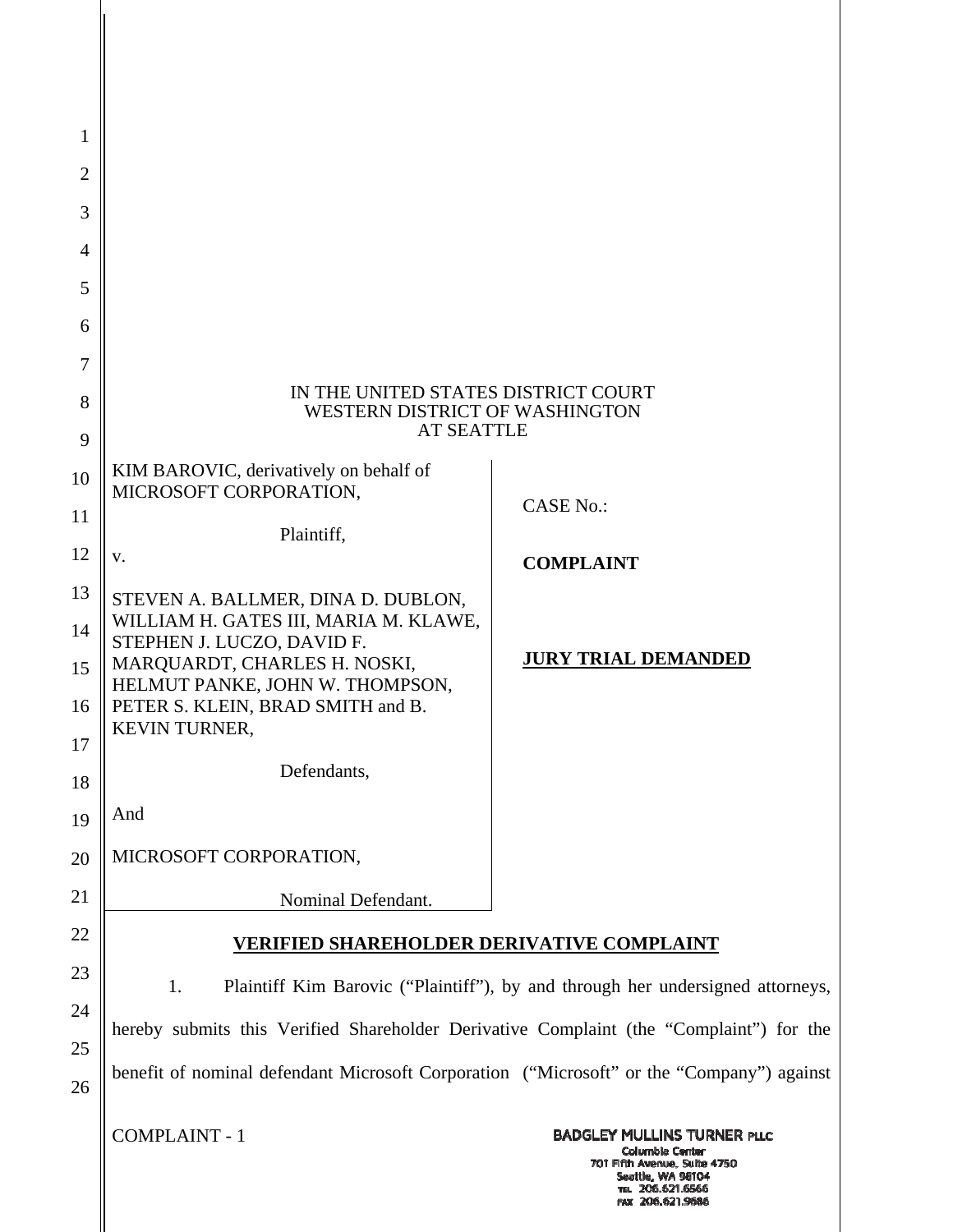certain current and/or former members of its Board of Directors (the "Board") and executive officers, seeking to remedy defendants' breaches of fiduciary duties and unjust enrichment from 2011 to the present (the "Relevant Period").

#### **NATURE OF THE ACTION**

2. According to its public filings, Microsoft is the worldwide leader in software, services and solutions that help people and businesses realize their full potential.

3. Beginning around 2007, the European Union ("EU") began probing the Company regarding antitrust violations with respect to the inclusion of Internet Explorer (and only Internet Explorer) with the Windows Operating System ("Windows"). In December 2009, EU regulators dropped an antitrust case against Microsoft after the defendants caused the Company to agree to offer consumers a choice of rival Web browsers with Windows (the "Settlement"). The Settlement was a five-year deal, whereby European Windows users would be given a choice of 11 competing web browsers, including those made by Apple, Google and Mozilla. By stipulating to the Settlement under the defendants' direction, Microsoft avoided paying a fine to EU officials. Critically, pursuant to the terms of the Settlement, Microsoft was directly responsible for monitoring its own compliance with the Settlement over the next five years.

4. Beginning in February 2011, under the defendants' direction and on their watch, the Company blatantly and continuously violated the terms of the Settlement. At that time, in direct violation of the Settlement, the defendants caused Microsoft to eliminate the choice screen from *at least 15 million* installations of Windows 7 in Europe, making Internet Explorer the only Web browser available on these installations.

5. In the summer of 2012, although Microsoft was responsible for monitoring its

#### COMPLAINT - 2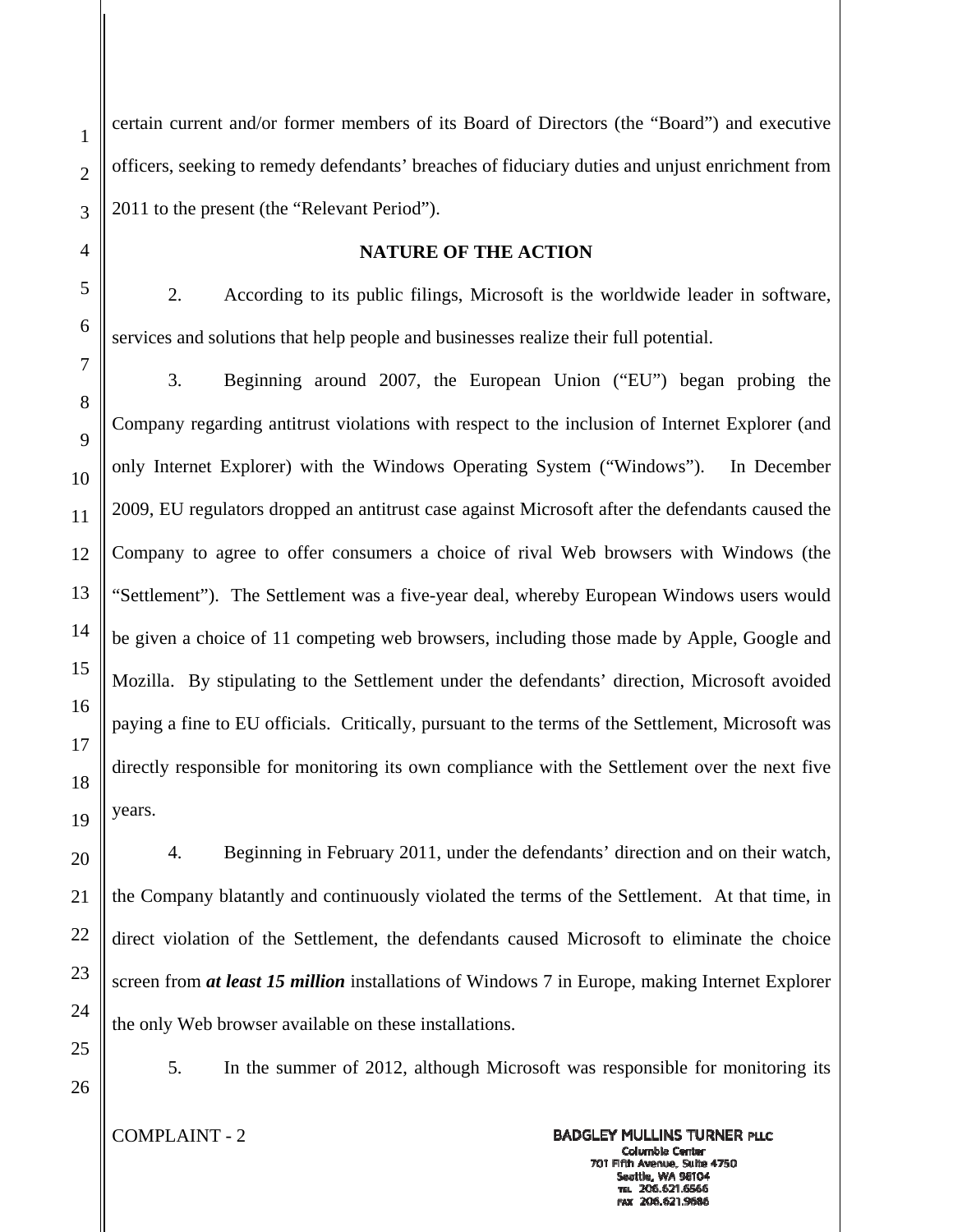1

2

3

4

compliance with the Settlement, the EU antitrust chief, Joaquín Almunia ("Almunia") of the European Commission, warned the defendants that on some occasions Microsoft software was not providing users the full access to competing Web browsers, as was stipulated in the Settlement. The defendants "apologized" to Almunia, calling it a "technical problem." Yet despite the apology, the defendants did nothing to halt the illicit scheme.

6. On March 6, 2013, it was announced that European regulators had fined Microsoft an extraordinary *€561 million, or approximately \$732.2 million*, for violating the Settlement. Notably, this was *the first time in history* that the EU had punished a company for violating the terms of an antitrust settlement. Despite the enormous and unprecedented fine at issue, the defendants issued an extremely short statement in response to the disastrous situation, accepting responsibility but maintaining that the violation of the Settlement was purportedly nothing more than a "technical error." Moreover, the defendants offered no explanation as to how the Settlement could have been violated, even though Microsoft itself was responsible for monitoring its own compliance with the Settlement.

7. As a result of their actions, the defendants have caused the Company to be damaged to the extent of at least *\$732.2 million*.

8. As a result of the above, on March 22, 2013, Plaintiff issued a pre-suit demand pursuant to Washington law (the "Demand") on the Board to investigate and commence an action against certain current and/or former directors and executive officers of the Company. A true and correct copy of the Demand is attached hereto at Exhibit A.

9. Over ten months later, on January 28, 2014, Plaintiff's counsel received a letter from attorney Susan S. Muck ("Muck") of the law firm Fenwick & West LLP ("Fenwick"), informing Plaintiff's counsel that the Demand was being refused in its entirety. This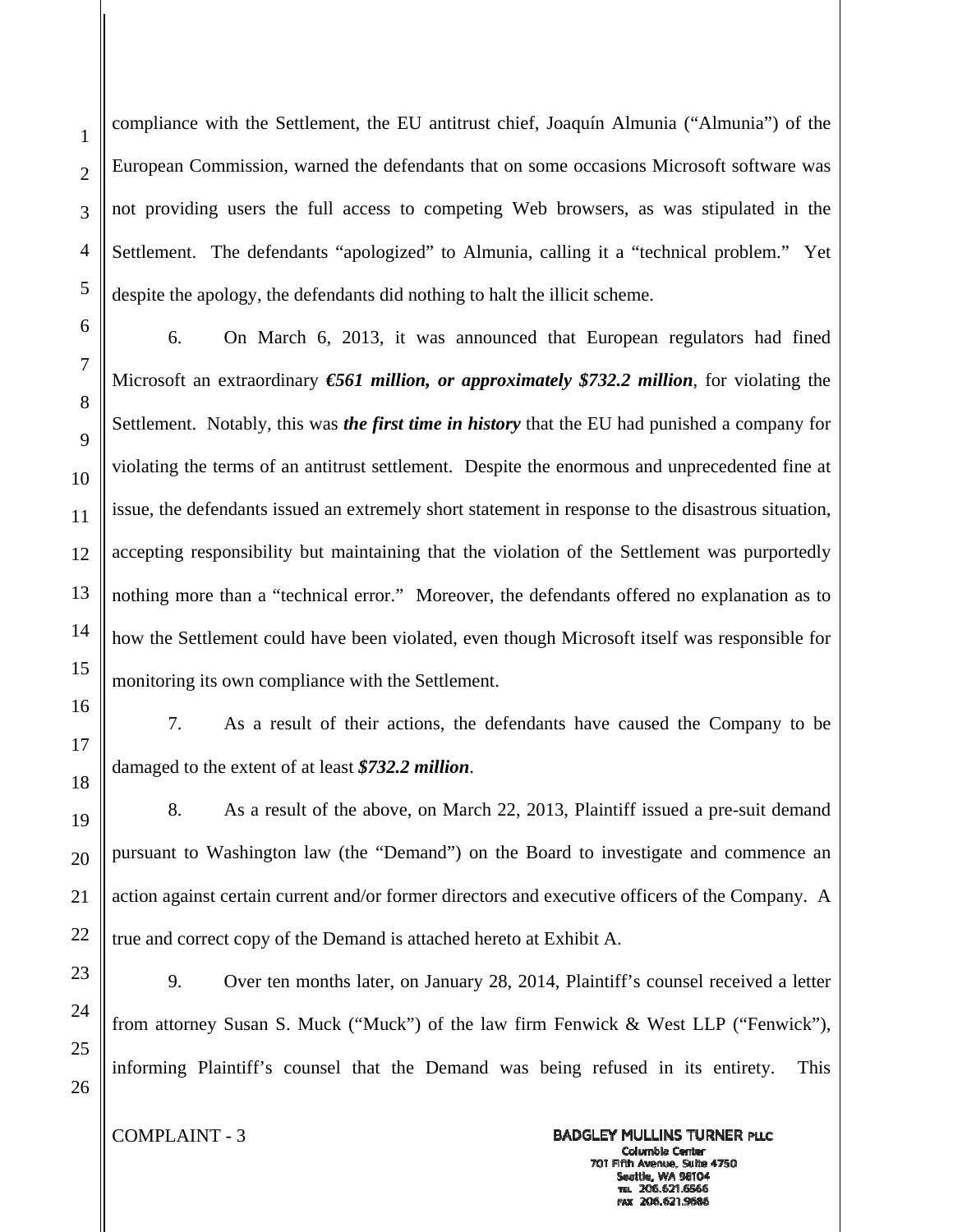correspondence of January 28, 2014 shall be referred to as the "Refusal." The Refusal informed Plaintiff's counsel that Fenwick was counsel to a purported Board subcommittee (the "Demand Review Committee" or "DRC"), consisting of two directors (defendants Stephen Luczo and Dina Dublin, both further defined herein), who were purportedly appointed to investigate the allegations in the Demand. A true and correct copy of the Refusal is attached hereto at Exhibit B.

10. The Refusal included a purported "Resolution of the Board of Directors Adopting the Conclusions and Recommendations of the Demand Review Committee" (hereinafter referred to as the "Resolution"), which totaled less than three pages. The Resolution contended that among other things, the DRC reviewed thousands of documents and "conducted relevant witness interviews." The Resolution concluded that the Demand did not contain facts "to support any viable claim for breach of fiduciary duty," that the allegations in the Demand did "not give rise to legally viable claims against any of the Company's current or former officers or directors," and that "the Company undertook and adopted significant remedial measures" before receiving the Demand.

11. The Refusal (that is, Muck's one page letter and the two and a half page Resolution) is wholly improper. By issuing the conclusory Resolution and cover letter, the defendants have attempted to insulate their investigation from any scrutiny, which is unreasonable. Plaintiff has received no report whatsoever from the DRC, other than the Resolution described above. Astoundingly, the Resolution found that the Demand did not contain facts to support any viable claim for breach of fiduciary duty [against the defendants], even though the defendants caused the Company *to admit to the wrongdoing and accept responsibility*. The DRC's sweeping conclusion that no breach of fiduciary duty occurred,

1

COMPLAINT - 4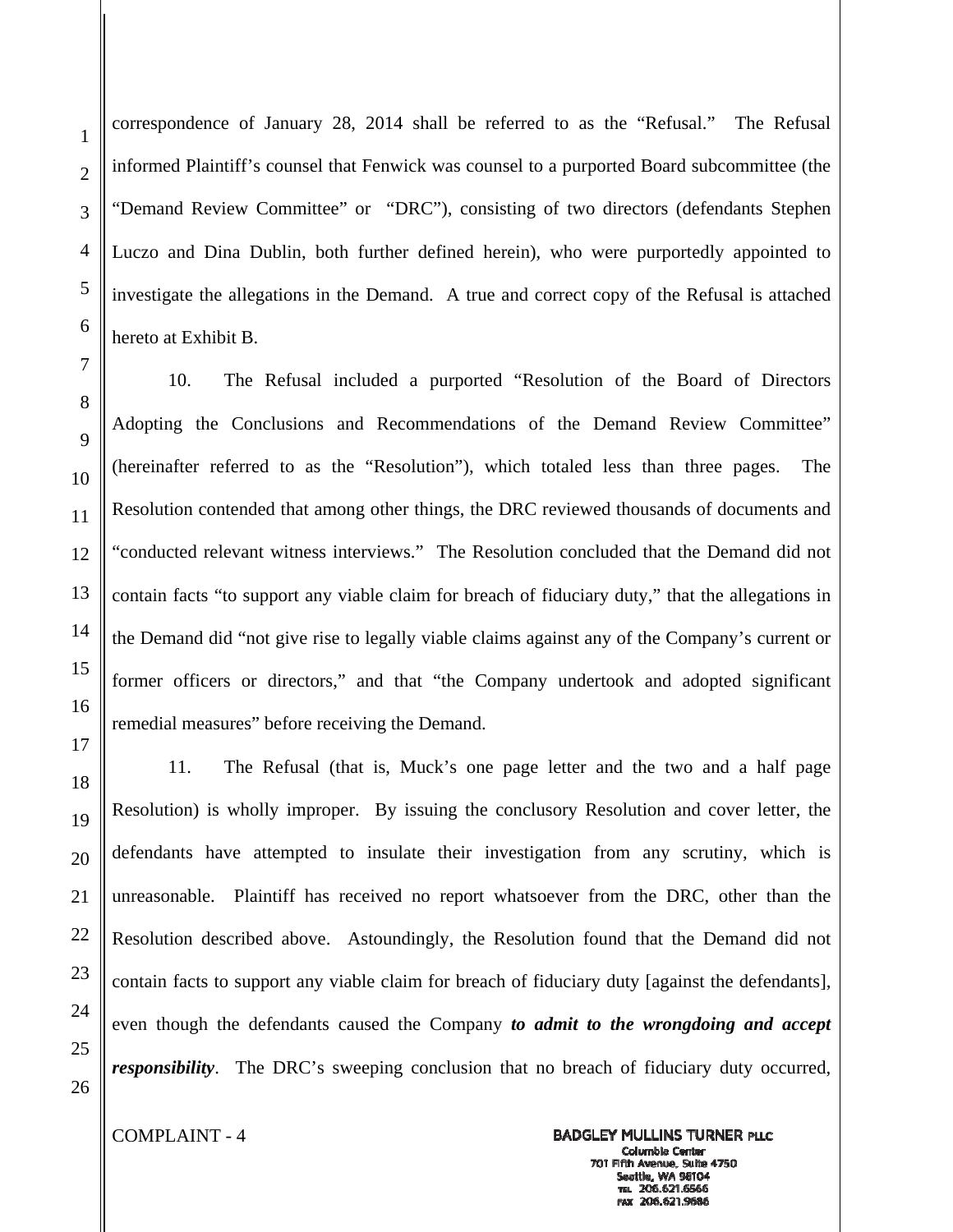when coupled with the defendants taking "full responsibility," creates reasonable doubt that the DRC's investigation was conducted reasonably and in good faith. The DRC has merely recited the conclusion that refusing the Demand was proper, without sufficiently explaining how the DRC reached that conclusion. The defendants and the DRC have essentially asked Plaintiff to "take their word for it" regarding the thoroughness of the investigation, even though they have made no record.

12. Moreover, there is the critical issue of witness interviews. The Resolution simply states that the DRC "conducted relevant witness interviews," but provides absolutely no detail whatsoever regarding who was interviewed or what questions were asked. As a result, Plaintiff's counsel engaged in extensive correspondence with Muck regarding this issue. Finally, on March 26, 2014, Plaintiff's counsel received a letter from Muck (the "March 26, 2014 Letter") which purported to answer Plaintiff's questions regarding witness interviews. A true and correct copy of the March 26, 2014 Letter is attached hereto at Exhibit C.

13. First, the March 26, 2014 Letter informed Plaintiff's counsel that the DRC declined to identify the names of the specific witnesses interviewed. The March 26, 2014 Letter further stated that thirty-six individuals were interviewed, including members of the Board and the Board's Antitrust Compliance Committee, a former president of Microsoft's Windows division, members of Microsoft's Legal and Corporate Affairs department, members of the Windows Sustained Engineering team, employees in Advertising and Consumer Support, an executive in Windows Marketing, an employee in Windows Testing, and an employee in Original Equipment Manufacturer Sales.

14. The most notable aspect of the list of interviewees was the omissions. Specifically, it is readily apparent that *the DRC never interviewed Almunia or any member of* 

#### COMPLAINT - 5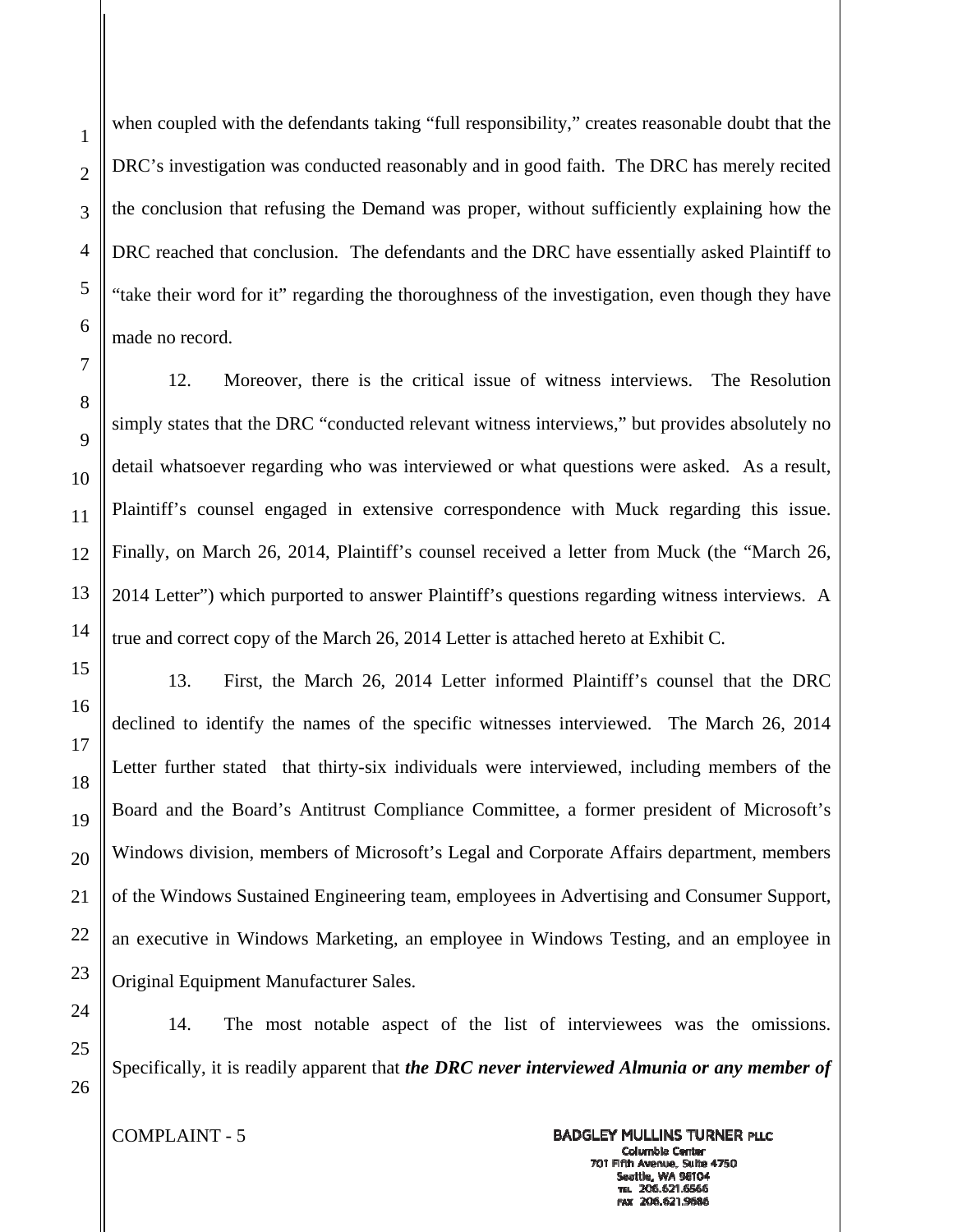*the European Commission*. It is clear that when conducting its interviews, the DRC did not interview a single individual who would corroborate Plaintiff's claims of wrongful conduct. There can be no doubt that any reasonable investigation of Plaintiff's Demand should have, at minimum, included an interview of Almunia, or some other member of the European Commission with comparable knowledge of the European Commission Investigation.

15. Clearly, the Board's and the DRC's complete disregard of the actual merits of the claims set forth in the Demand is improper and demonstrates the Board's lack of diligence and good faith.

16. Thus, this shareholder derivative action should be allowed to proceed.

## **JURISDICTION AND VENUE**

17. This Court has jurisdiction over this action pursuant to 28 U.S.C.  $\S$  1332(a)(2) in that Plaintiff and Defendants are citizens of different states and the matter in controversy exceeds \$75,000.00, exclusive of interests and costs. This Court has supplemental jurisdiction over the state law claims asserted herein pursuant to 28 U.S.C.  $\S 1367(a)$ . This action is not a collusive one to confer jurisdiction on a court of the United States which it would not otherwise have.

18. Venue is proper in this district because a substantial portion of the transactions and wrongs complained of herein, including the defendants' primary participation in the wrongful acts detailed herein, occurred in this district. One or more of the defendants either resides in or maintains executive offices in this district, and defendants have received substantial compensation in this district by engaging in numerous activities and conducting business here, which had an effect in this district.

1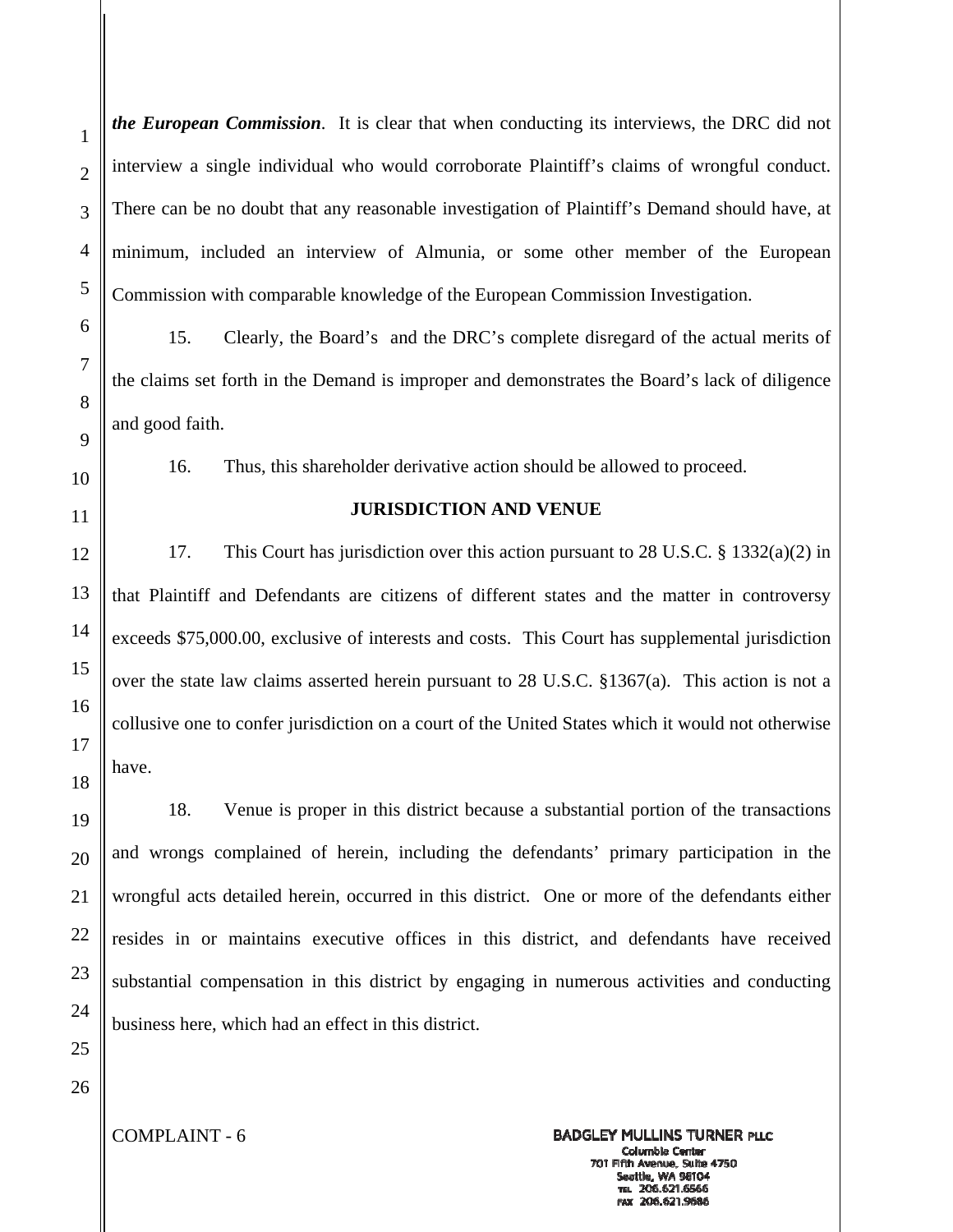#### **THE PARTIES**

19. Plaintiff is a current shareholder of Microsoft and has continuously held Microsoft stock since 2010. Plaintiff is a citizen of Wisconsin.

20. Nominal defendant Microsoft is a Washington corporation with its headquarters located at One Microsoft Way Redmond, Washington 98052-6399. According to its public filings, Microsoft is the worldwide leader in software, services and solutions that help people and businesses realize their full potential.

21. Defendant Steven A. Ballmer ("Ballmer") served as the Company's Chief Executive Officer ("CEO") from 2000 until February 14, 2014, and has served as a director of the Company since 2000. Upon information and belief defendant Ballmer is a citizen of Washington.

22. Defendant Dina D. Dublon ("Dublon") has served as a director of the Company since March 2005. In addition, defendant Dublon served as a member of the Board's Audit Committee (the "Audit Committee") during the Relevant Period. Dublon is a member of the DRC. Upon information and belief defendant Dublon is a citizen of New York.

23. Defendant William H. Gates III ("Gates"), the Company's founder, has served as a director of the Company since 1981, and served as Chairman of the Board until February 4, 2014. Gates currently serves as the Company's Technology Advisor. Gates served as the Company's CEO from 1975 until 2000. Upon information and belief defendant Gates is a citizen of Washington.

24. Defendant Maria M. Klawe ("Klawe") has served as a director of the Company since March 2009. Upon information and belief defendant Klawe is a citizen of California.

25. Defendant Stephen J. Luczo ("Luczo") served as a director of the Company from

COMPLAINT - 7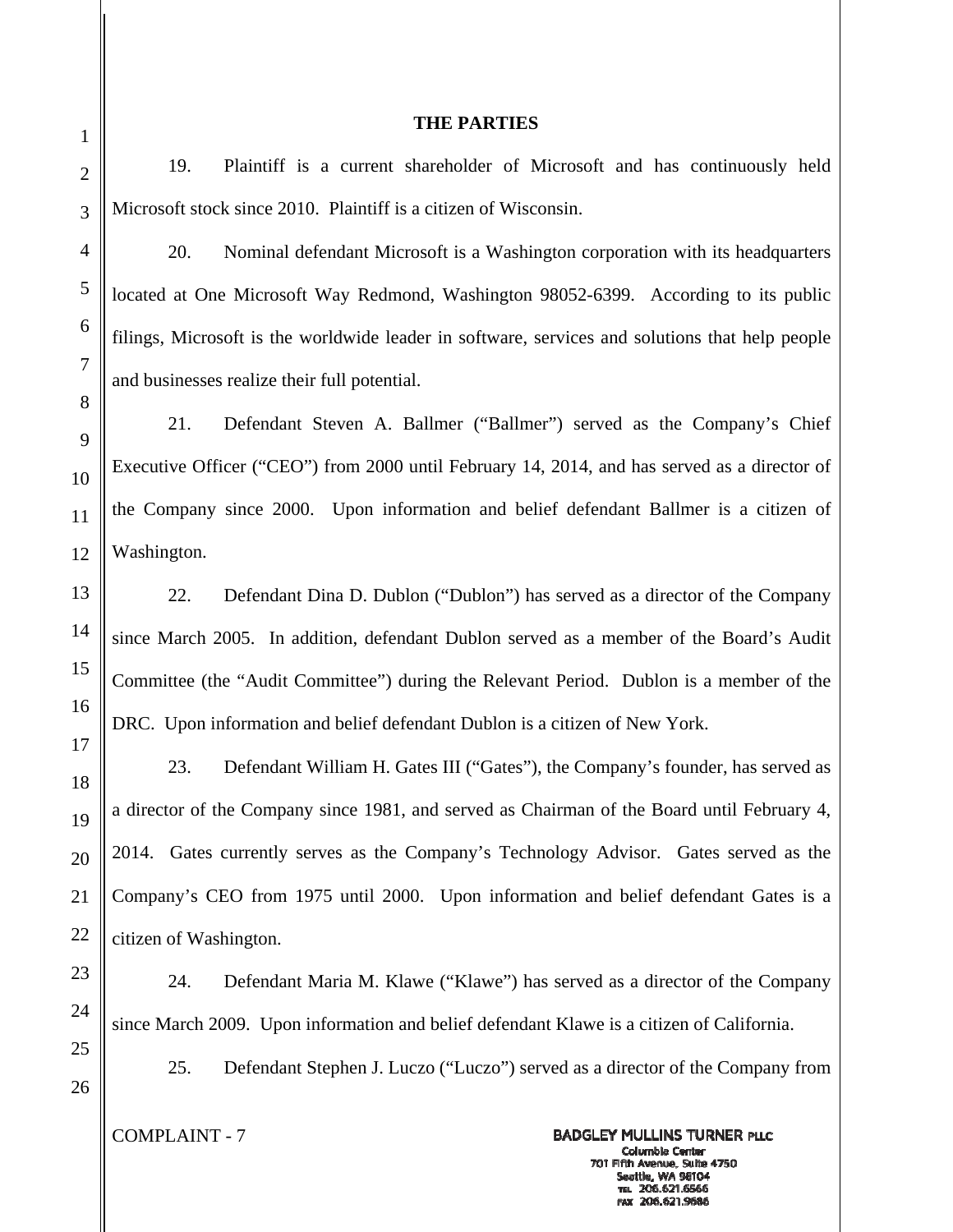2012 until March 2014. In addition, defendant Luczo served as a member of the Audit Committee during the Relevant Period. Luczo is a member of the DRC. Upon information and belief defendant Luczo is a citizen of California.

26. Defendant David F. Marquardt ("Marquardt") has served as a director of the Company since June 30, 1981. Upon information and belief defendant Marquardt is a citizen of California.

27. Defendant Charles H. Noski ("Noski") has served as a director of the Company since November 2003. In addition, defendant Noski served as Chair of the Audit Committee during the Relevant Period. Upon information and belief defendant Noski is a citizen of California.

28. Defendant Helmut Panke ("Panke") has served as a director of the Company since November 11, 2003. In addition, defendant Panke served as a member of the Audit Committee during the Relevant Period. Upon information and belief defendant Panke is a citizen of Germany.

29. Defendant John W. Thompson ("Thompson") has served as a director of the Company since February 2012 and as Chairman of the Board since February 4, 2014. Upon information and belief defendant Thompson is a citizen of California.

30. Defendant Peter S. Klein ("Klein") served as the Company's Chief Financial Officer ("CFO") from 2009 until May 8, 2013. Upon information and belief defendant Klein is a citizen of Washington.

31. Defendant Brad Smith ("Smith") serves as the Company's General Counsel and Executive Vice President, Legal and Corporate Affairs, as well as Corporate Secretary and Chief Compliance Officer. Upon information and belief defendant Smith is a citizen of

COMPLAINT - 8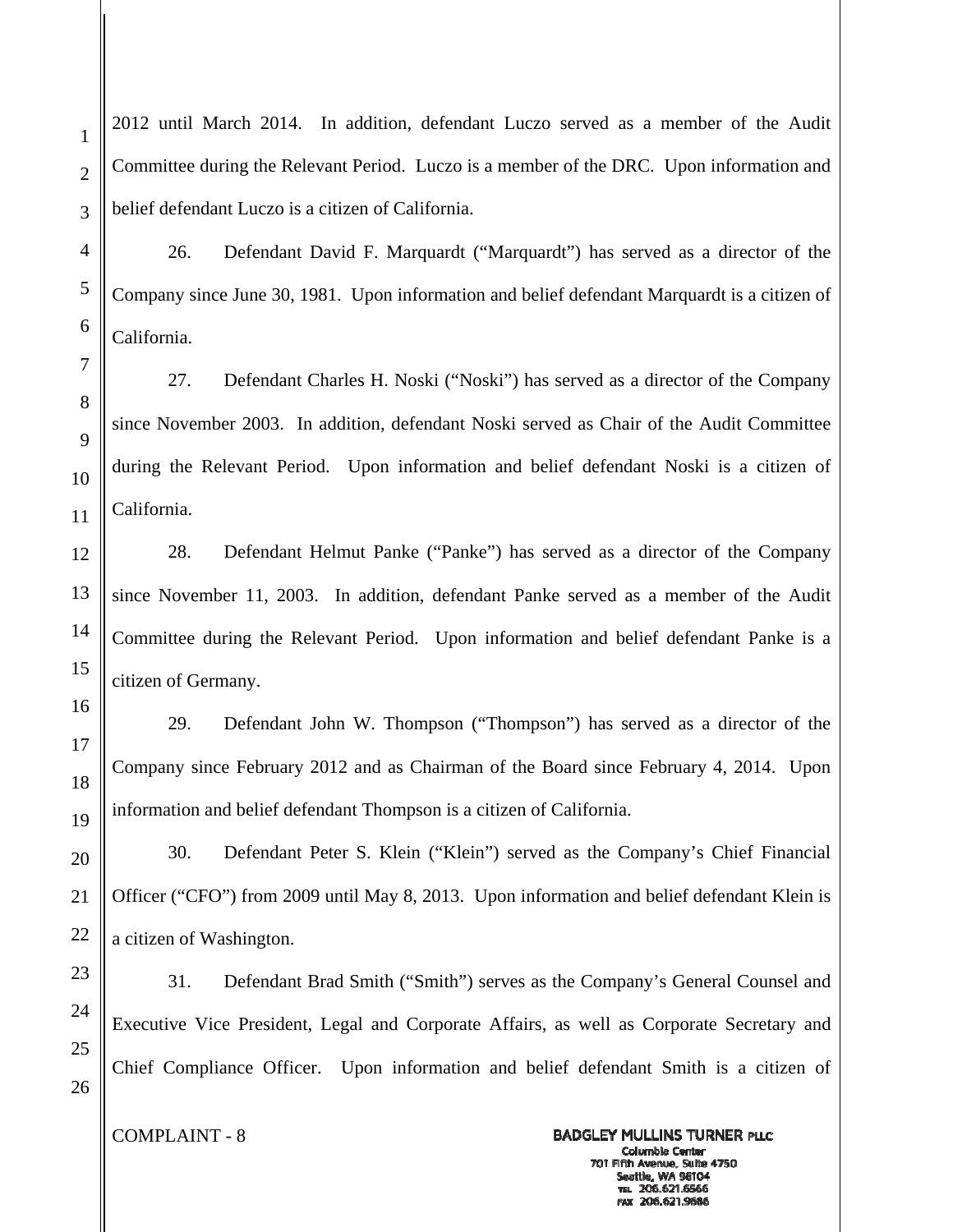Washington.

1

32. Defendant B. Kevin Turner ("Turner") has served as the Company's Chief Operating Officer ("COO") since 2006. Upon information and belief defendant Turner is a citizen of Washington.

33. Collectively, defendants Ballmer, Dublon, Gates, Klawe, Luczo, Marquardt, Noski, Panke, Thompson, Klein, Smith and Turner shall be referred to herein as "Defendants." 34. Collectively, defendants Noski, Dublon, Luczo and Panke shall be referred to herein as the "Audit Committee Defendants."

#### **DEFENDANTS' DUTIES**

35. By reason of their positions as officers, directors, and/or fiduciaries of Microsoft and because of their ability to control the business and corporate affairs of Microsoft, Defendants owed Microsoft and its shareholders fiduciary obligations of good faith, loyalty, and candor, and were and are required to use their utmost ability to control and manage Microsoft in a fair, just, honest, and equitable manner. Defendants were and are required to act in furtherance of the best interests of Microsoft and its shareholders so as to benefit all shareholders equally and not in furtherance of their personal interest or benefit. Each director and officer of the Company owes to Microsoft and its shareholders the fiduciary duty to exercise good faith and diligence in the administration of the affairs of the Company and in the use and preservation of its property and assets, and the highest obligations of fair dealing.

36. Defendants, because of their positions of control and authority as directors and/or officers of Microsoft, were able to and did, directly and/or indirectly, exercise control over the wrongful acts complained of herein. Because of their advisory, executive, managerial, and directorial positions with Microsoft, each of the Defendants had knowledge of material non-public information regarding the Company.

COMPLAINT - 9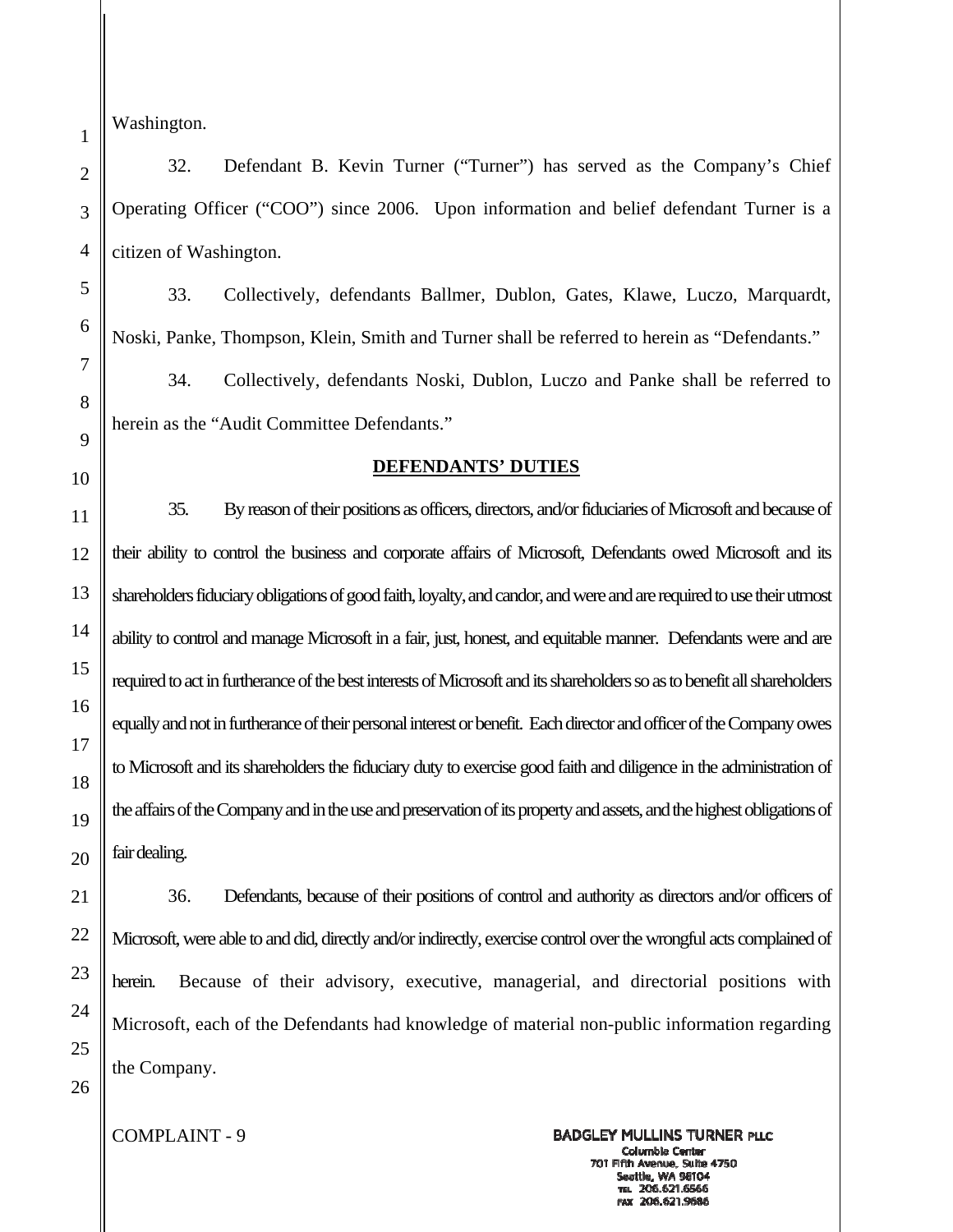| $\mathbf{1}$   | 37.<br>To discharge their duties, the officers and directors of Microsoft were required to                                                                                                                                        |  |  |
|----------------|-----------------------------------------------------------------------------------------------------------------------------------------------------------------------------------------------------------------------------------|--|--|
| $\overline{2}$ | exercise reasonable and prudent supervision over the management, policies, practices and                                                                                                                                          |  |  |
| 3              | controls of the Company. By virtue of such duties, the officers and directors of Microsoft were                                                                                                                                   |  |  |
| $\overline{4}$ | required to, among other things:                                                                                                                                                                                                  |  |  |
| 5              | a. Exercise good faith to ensure that the affairs of the Company were conducted                                                                                                                                                   |  |  |
| 6              | in an efficient, business-like manner so as to make it possible to provide the<br>highest quality performance of their business;                                                                                                  |  |  |
| 7              | b. Exercise good faith to ensure that the Company was operated in a diligent,                                                                                                                                                     |  |  |
| 8              | honest and prudent manner and complied with all applicable federal and state<br>laws, rules, regulations and requirements, and all contractual obligations,<br>including acting only within the scope of its legal authority; and |  |  |
| 9              |                                                                                                                                                                                                                                   |  |  |
| 10<br>11       | When put on notice of problems with the Company's business practices and<br>$C_{\bullet}$<br>operations, exercise good faith in taking appropriate action to correct the                                                          |  |  |
|                | misconduct and prevent its recurrence.                                                                                                                                                                                            |  |  |
| 12<br>13       | 38.<br>Pursuant to the Audit Committee's Charter, the members of the Audit                                                                                                                                                        |  |  |
| 14             | Committee are required to review with the Compliance Officer legal and regulatory matters that                                                                                                                                    |  |  |
| 15             | may have a material impact on the financial statements or internal controls over financial                                                                                                                                        |  |  |
| 16             | reporting, related Company compliance policies and programs, and related reports received                                                                                                                                         |  |  |
| 17             | from regulators. In addition, the members of the Audit Committee are required to review                                                                                                                                           |  |  |
| 18             | adequacy of the Company's internal controls, as well as the Company's quarterly and annual                                                                                                                                        |  |  |
| 19             | financial filings with the United States Securities and Exchange Commission ("SEC").                                                                                                                                              |  |  |
| 20             | <b>SUBSTANTIVE ALLEGATIONS</b>                                                                                                                                                                                                    |  |  |
| 21             | <b>Background of the Company and its European Troubles</b>                                                                                                                                                                        |  |  |
| 22             | According to its public filings, Microsoft is the worldwide leader in software,<br>39.                                                                                                                                            |  |  |
| 23             |                                                                                                                                                                                                                                   |  |  |
| 24             | services and solutions that help people and businesses realize their full potential.                                                                                                                                              |  |  |
| 25             | 40.<br>Microsoft has had troubles with EU officials since at least 1998, largely for                                                                                                                                              |  |  |
| 26             |                                                                                                                                                                                                                                   |  |  |
|                | <b>COMPLAINT - 10</b><br><b>BADGLEY MULLINS TURNER PLLC</b><br>Columbia Center<br>701 Fifth Avenue, Suite 4750<br>Seattle, WA 98104<br>206.621.6566<br>rax 206.621.9686                                                           |  |  |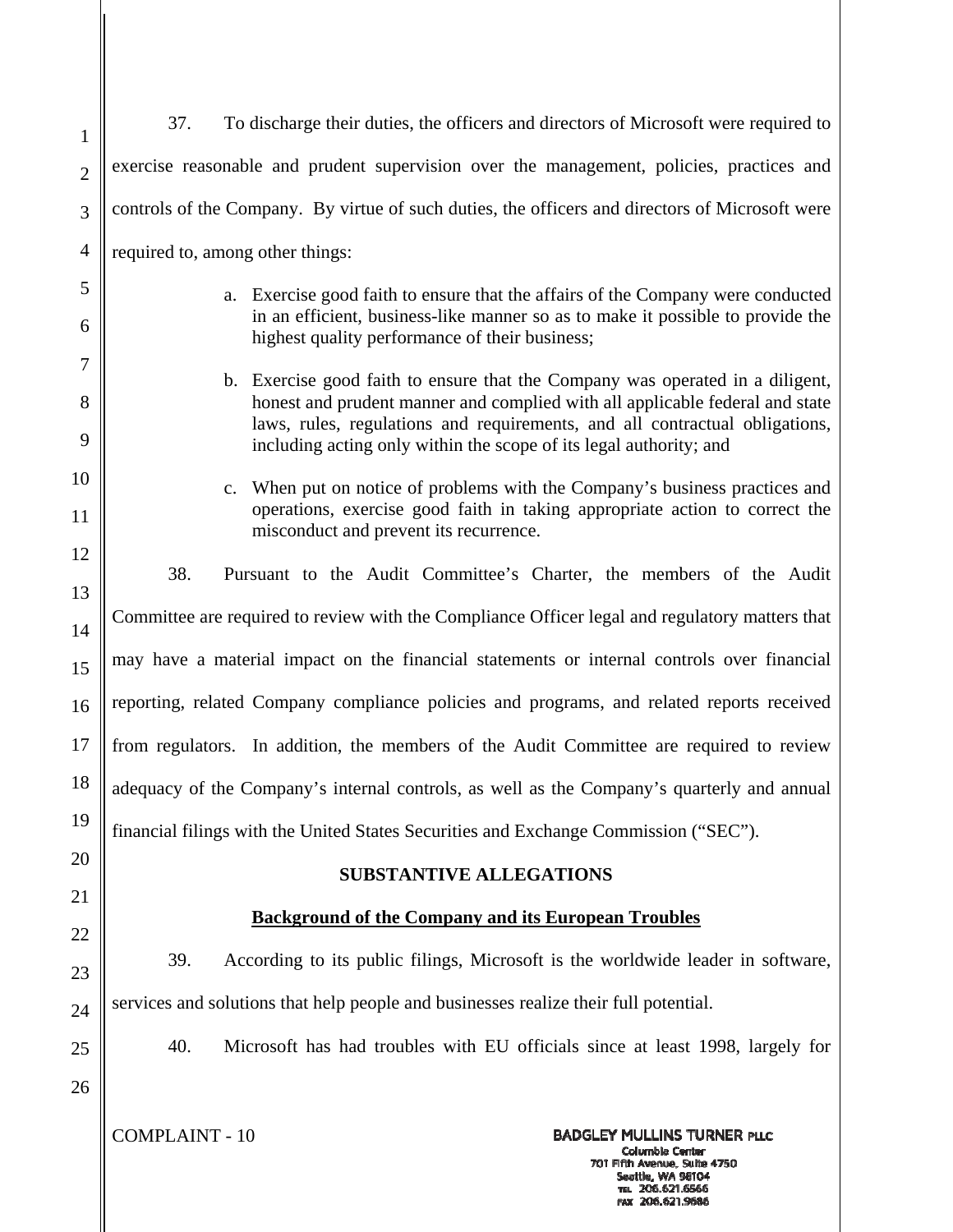anticompetitive behavior. For instance, in that year, European regulators began to probe Microsoft with respect to the inclusion of its media player with Windows, and for the use of confidential coding to favor the Microsoft desktop and server software. All of this was said to stifle Microsoft's competition. Although (many of the) Defendants caused Microsoft to fight the charges, Microsoft's arguments were dismissed in 2004 (and then again on appeal in 2007). In or about October 2007, Defendants caused Microsoft to abandon its efforts to overturn the ruling, and caused Microsoft to pay the equivalent of about \$2.4 billion in fines and penalties.

41. Meanwhile, EU officials were probing the Company regarding additional antitrust violations with respect to the inclusion of Internet Explorer (and only Internet Explorer) with Windows. On December 16, 2009, EU regulators dropped the antitrust case against Microsoft after Defendants caused the Company to agree to offer consumers a choice of rival Web browsers with Windows. The Settlement was a five-year deal, whereby European Windows users would be given a choice of 11 competing web browsers, including those made by Apple, Google and Mozilla. Under the terms of the Settlement, by mid-March 2010, Microsoft was to send ballot screens via automatic software updates to 100 million users of Windows XP, Vista and Windows 7 in Europe who had set Internet Explorer as their main browser. Further, Microsoft was to send the ballot screens to purchasers of new Windowsbased computers (estimated to be 30 million a year). European users of Windows would be given a "choice screen," which would allow them to easily switch from Internet Explorer to other Web browsers. By stipulating to the Settlement under Defendants' direction and on their watch, Microsoft avoided paying a fine to EU officials. Critically, pursuant to the terms of the Settlement, Microsoft itself was directly responsible for monitoring its own compliance with the Settlement over the next five years.

COMPLAINT - 11

**BADGLEY MULLINS TURNER PLC Columbia Center** 701 Fifth Avenue, Suite 4750 Seattle, WA 98104 TEL 206.621.6566 rax 206,621,9686

1

2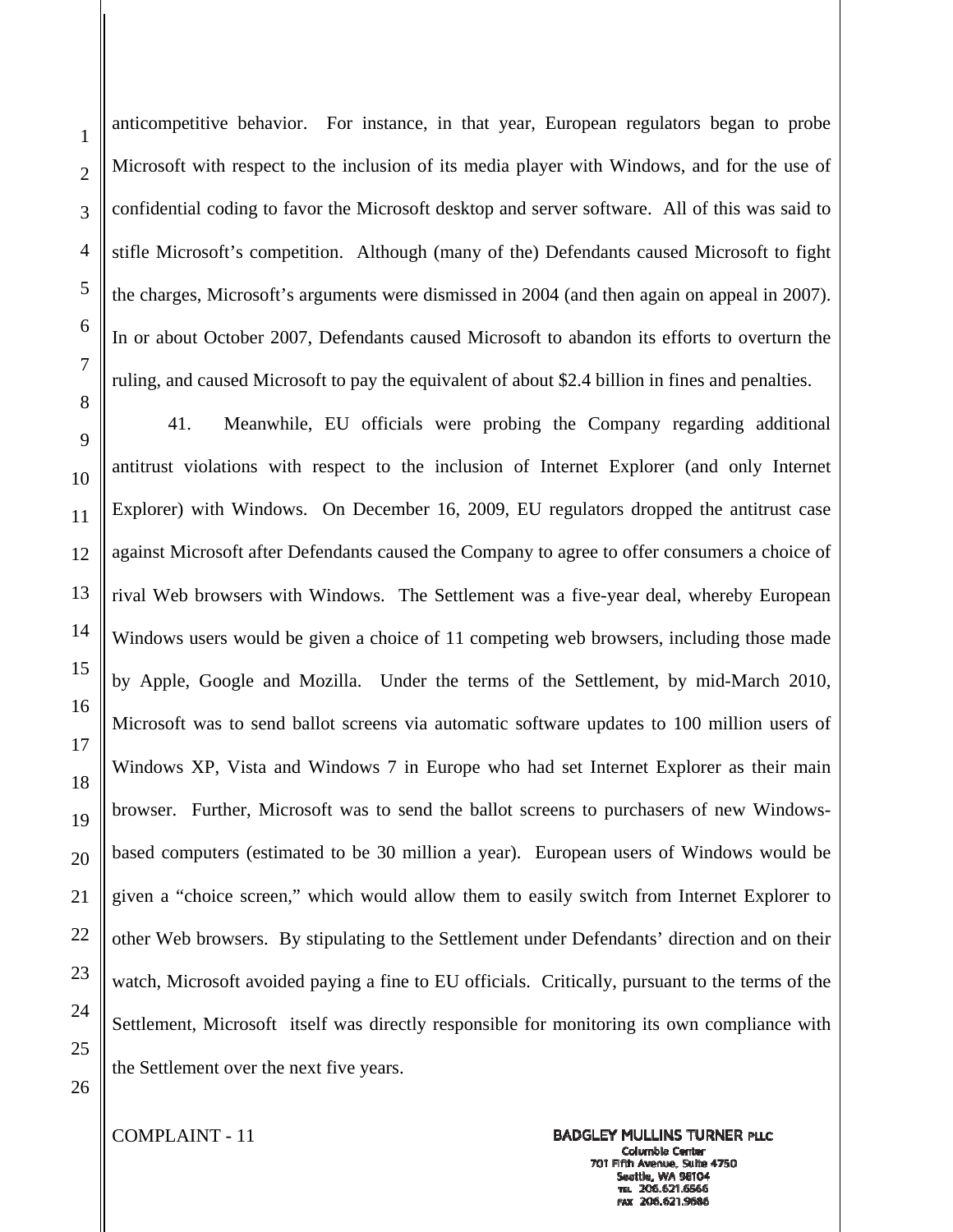1 2 3 4 5 6 7 8 9 10 11 12 13 14 15 16 17 18 19 20 21 22 23 42. On December 16, 2009, Defendants issued a press release regarding the Settlement, which contained a statement by defendant Smith, the Company's Senior Vice President and General Counsel. This press release set forth, in relevant part: We are pleased with today's decision by the European Commission, which approves a final resolution of several longstanding competition law issues in Europe. We look forward to building on the dialogue and trust that has been established between Microsoft and the Commission and to extending our industry leadership on interoperability. Today's resolution follows years of intensive examination by the European Commission of competition in computer software. The measures approved today reflect multiple rounds of input from industry participants relating to competition in Web browser software and interoperability between various Microsoft products and competing products. The Web browser measures cover the inclusion of Internet Explorer in Windows for users in Europe—specifically the region known as the European Economic Area, which includes 30 nations*. Under today's resolution, Microsoft commits that PC manufacturers and users will continue to be able to install any browser on top of Windows, to make any browser the default browser on new PCs, and to turn access to Internet Explorer on or off. In addition, Microsoft will send a "browser choice" screen to Windows users who are running Internet Explorer as their default browser. This browser choice screen will present a list of browsers, making it easy for users to install any one of them. It will be provided both to users of new computers and to the installed base of Windows XP, Windows Vista, and Windows 7 computers in Europe where Internet Explorer is set as the default browser.*  The second measure is a "public undertaking" that covers interoperability with Microsoft's products—the way our high-share products work with non-Microsoft technologies. This applies to an important set of Microsoft's products—our Windows, Windows Server, Office, Exchange, and SharePoint products. We believe it represents the most comprehensive commitment to the promotion of interoperability in the history of the software industry. Under this undertaking, Microsoft will ensure that developers throughout the industry, including in the open source community, will have access to technical documentation to assist them in building products that work well with Microsoft products. Microsoft will

25 26

24

Our interoperability undertaking reflects the policy outlined by the European

also support certain industry standards in its products and fully document how these standards are supported. Microsoft will make available legally-binding

warranties that will be offered to third parties.

COMPLAINT - 12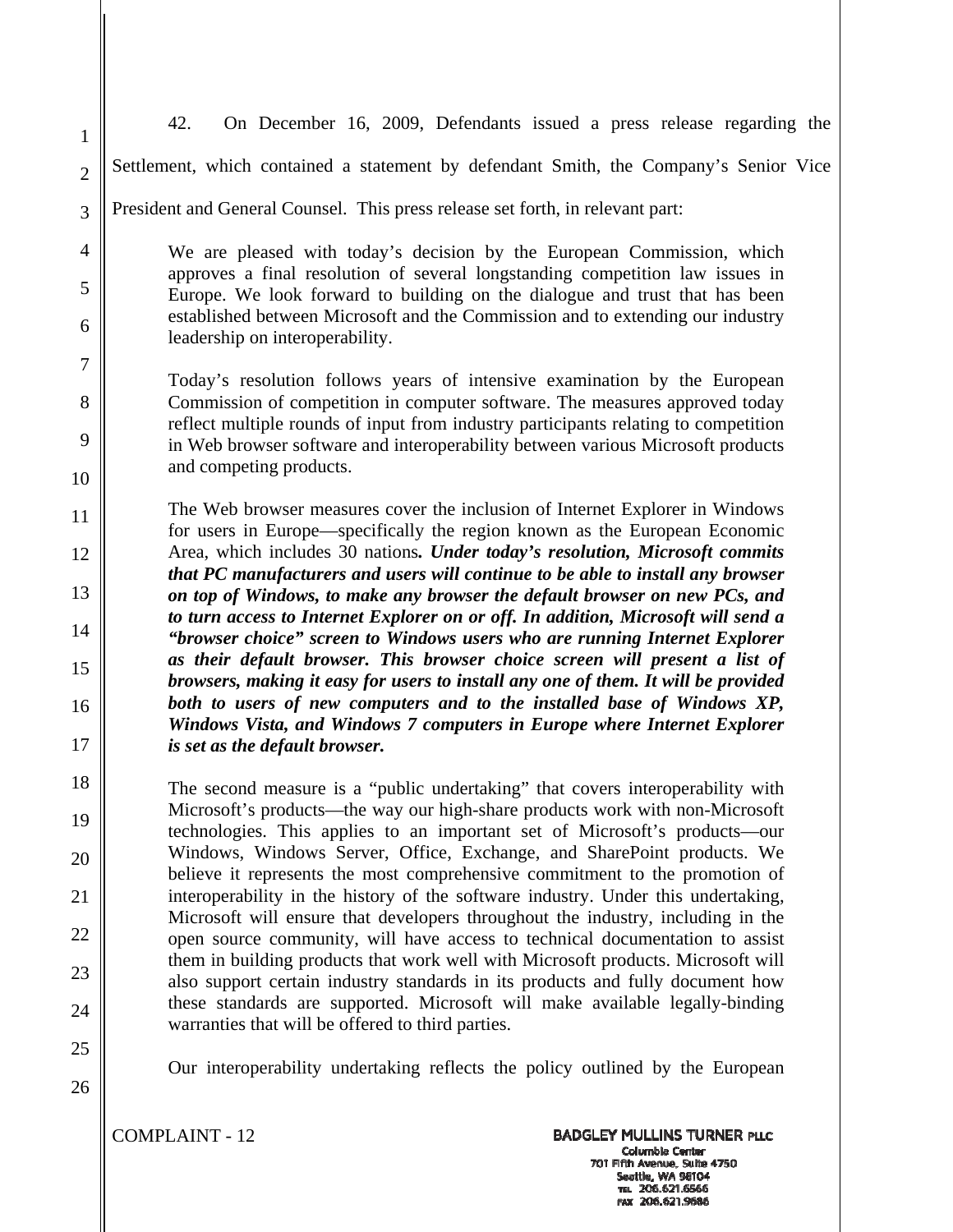Commission in a major policy speech given by Commissioner Neelie Kroes in June 2008. At that time, the Commissioner said that companies offering highshare software products should be required to (i) disclose technical specifications to enable interoperability; (ii) ensure that competitors can access complete and accurate information and have a remedy if not; and (iii) ensure that the technical specifications are available at fair royalty rates, based on the inherent value of the technology disclosed. Our interoperability undertaking, developed through extensive consultation, implements this approach in full.

As we've said before, we are embarking on a path that will require significant change within Microsoft. Nevertheless, we believe that these are important steps that resolve these competition law concerns.

This is an important day and a major step forward, and we look forward to building a new foundation for the future in Europe. [Emphasis added.]

1

2

3

4

5

6

7

8

9

10

11

12

13

14

15

16

17

18

19

20

21

22

23

# **Defendants Cause the Company to Violate the Settlement**

43. Beginning in February 2011, under Defendants' direction and on their watch, the Company blatantly violated the terms of the Settlement. At that time, in direct violation of the Settlement, Defendants caused Microsoft to eliminate the choice screen from *at least 15 million installations* of Windows 7 in Europe, making Internet Explorer the only Web browser available on these installations.

44. On July 28, 2011, Defendants caused the Company to file with the SEC an annual report on Form 10-K the ("2011 10-K"), which was signed by defendants Ballmer, Gates, Dublon, Klawe, Marquardt, Noski, Panke and Klein. In addition, the 2011 10-K contained certifications pursuant to the Sarbanes Oxley Act of 2002 ("SOX Certifications"), signed by defendants Ballmer and Klein, who stated:

I, [Steven A. Ballmer/Peter S. Klein], certify that:

1. I have reviewed this annual report on Form 10-K of Microsoft Corporation;

2. Based on my knowledge, this report does not contain any untrue statement of a material fact or omit to state a material fact necessary to make the statements

24 25

26

COMPLAINT - 13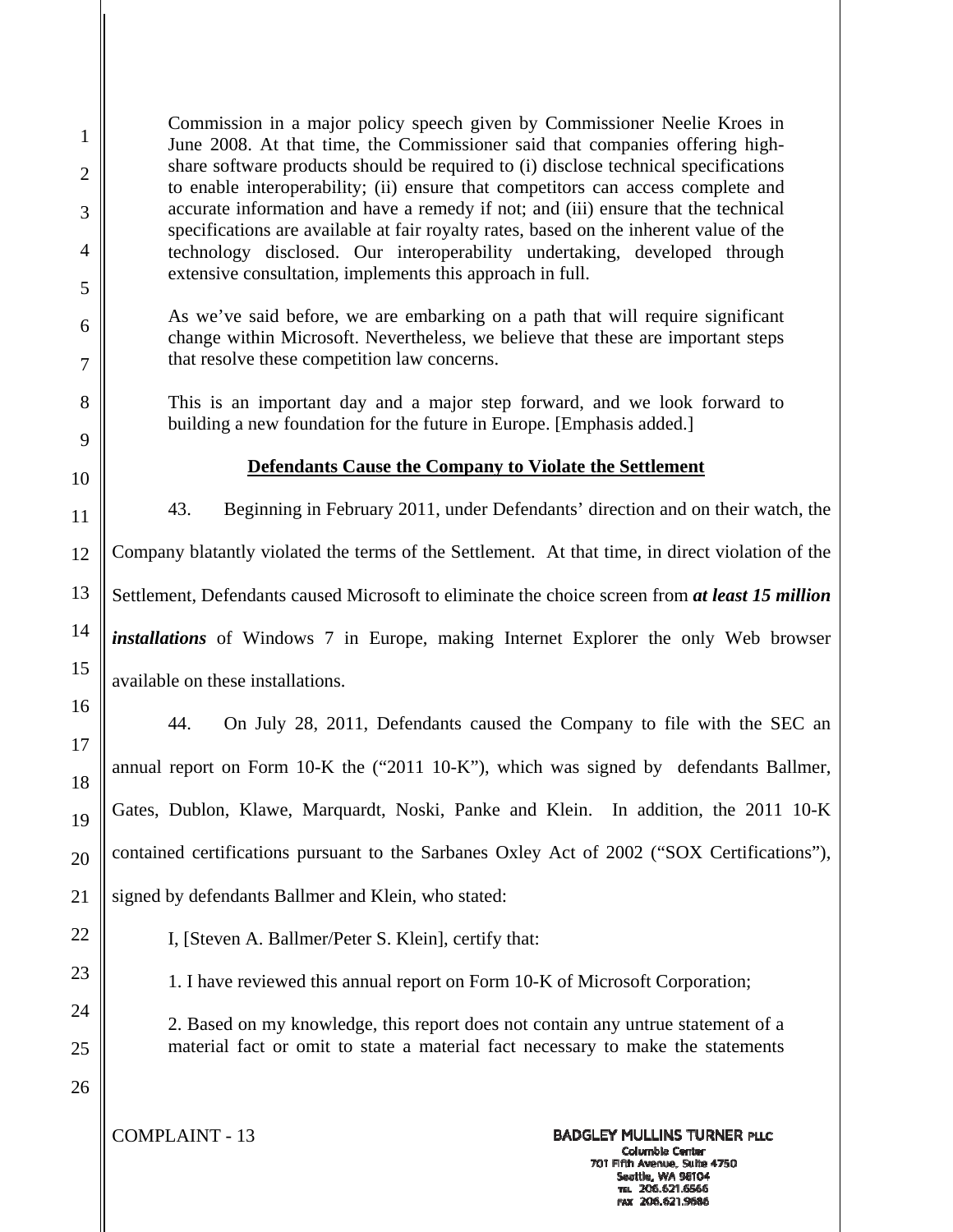made, in light of the circumstances under which such statements were made, not misleading with respect to the period covered by this report;

3. Based on my knowledge, the financial statements, and other financial information included in this report, fairly present in all material respects the financial condition, results of operations and cash flows of the registrant as of, and for, the periods presented in this report;

4. The registrant's other certifying officer and I are responsible for establishing and maintaining disclosure controls and procedures (as defined in Exchange Act Rules 13a-15(e) and 15d-15(e)) and internal control over financial reporting (as defined in Exchange Act Rules 13a-15(f) and 15d-15(f)) for the registrant and have:

a) Designed such disclosure controls and procedures, or caused such disclosure controls and procedures to be designed under our supervision, to ensure that material information relating to the registrant, including its consolidated subsidiaries, is made known to us by others within those entities, particularly during the period in which this report is being prepared;

b) Designed such internal control over financial reporting, or caused such internal control over financial reporting to be designed under our supervision, to provide reasonable assurance regarding the reliability of financial reporting and the preparation of financial statements for external purposes in accordance with generally accepted accounting principles;

c) Evaluated the effectiveness of the registrant's disclosure controls and procedures and presented in this report our conclusions about the effectiveness of the disclosure controls and procedures, as of the end of the period covered by this report based on such evaluation; and

d) Disclosed in this report any change in the registrant's internal control over financial reporting that occurred during the registrant's most recent fiscal quarter (the registrant's fourth fiscal quarter in the case of an annual report) that has materially affected, or is reasonably likely to materially affect, the registrant's internal control over financial reporting; and

5. The registrant's other certifying officer and I have disclosed, based on our most recent evaluation of internal control over financial reporting, to the registrant's auditors and the audit committee of registrant's Board of Directors (or persons performing the equivalent functions):

> a) All significant deficiencies and material weaknesses in the design or operation of internal control over financial reporting which are reasonably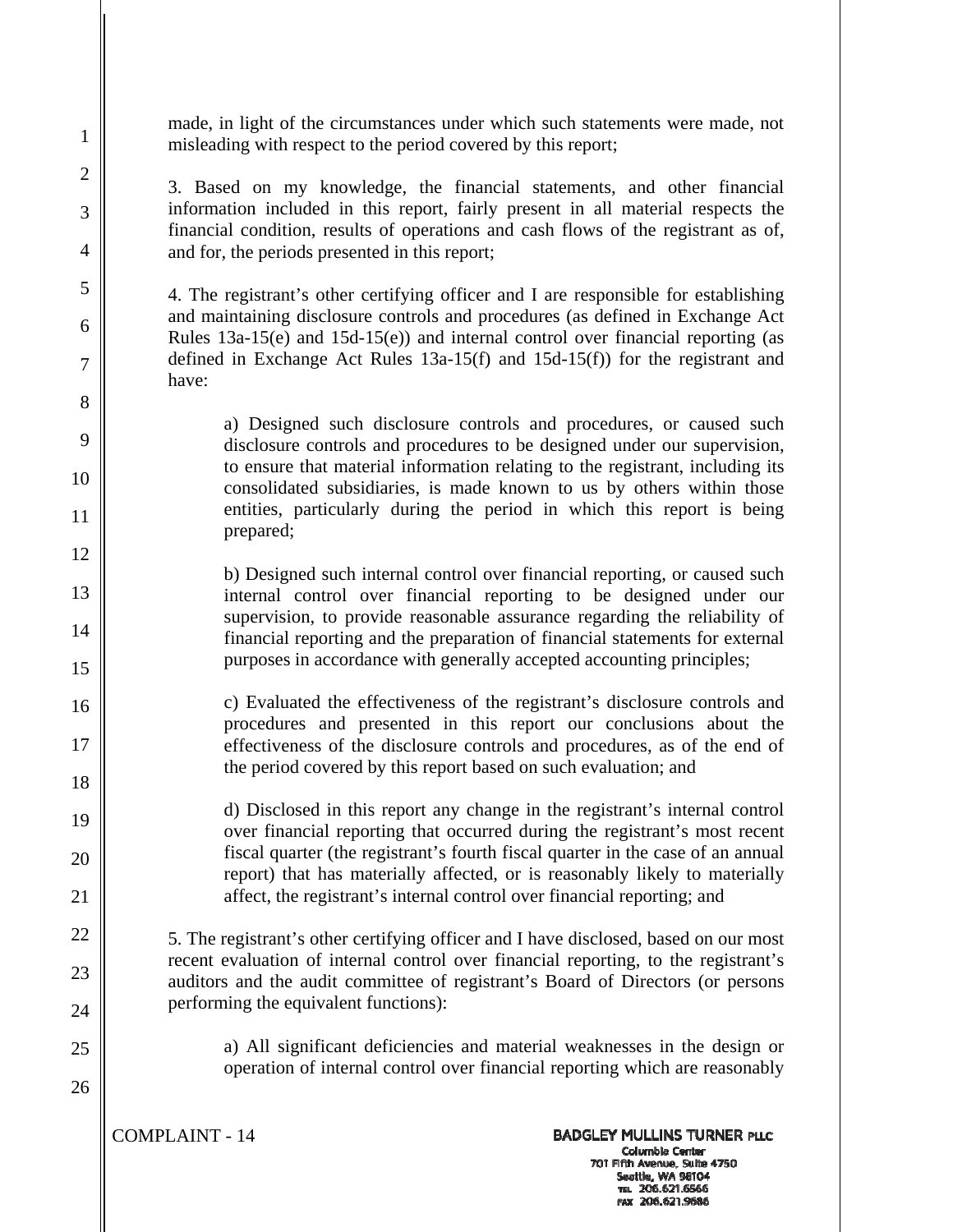| 1              | likely to adversely affect the registrant's ability to record, process,<br>summarize and report financial information; and                                       |  |
|----------------|------------------------------------------------------------------------------------------------------------------------------------------------------------------|--|
| $\overline{2}$ | b) Any fraud, whether or not material, that involves management or other                                                                                         |  |
| 3              | employees who have a significant role in the registrant's internal control<br>over financial reporting.                                                          |  |
| $\overline{4}$ | $\ast$                                                                                                                                                           |  |
| 5              | In connection with the Annual Report of Microsoft Corporation, a Washington<br>corporation (the "Company"), on Form 10-K for the year ended June 30, 2011, as    |  |
| 6              | filed with the Securities and Exchange Commission (the "Report"), [Steven A.<br>Ballmer, Chief Executive Officer of the Company/Peter S. Klein, Chief Financial  |  |
| 7              | Officer of the Company], does hereby certify, pursuant to § 906 of the Sarbanes-<br>Oxley Act of 2002 (18 U.S.C. § 1350), that to his knowledge:                 |  |
| 8              |                                                                                                                                                                  |  |
| 9              | (1) The Report fully complies with the requirements of section $13(a)$ or $15(d)$ of<br>the Securities Exchange Act of 1934; and                                 |  |
| 10             | (2) The information contained in the Report fairly presents, in all material                                                                                     |  |
| 11             | respects, the financial condition and results of operations of the Company.                                                                                      |  |
| 12             | In addition, the 2011 10-K set forth the following, in relevant part:<br>45.                                                                                     |  |
| 13             | The European Commission closely scrutinizes the design of high-volume                                                                                            |  |
| 14             | Microsoft products and the terms on which we make certain technologies used in<br>these products, such as file formats, programming interfaces, and protocols,   |  |
| 15             | available to other companies. In 2004, the Commission ordered us to create new<br>versions of Windows that do not include certain multimedia technologies and to |  |
| 16             | provide our competitors with specifications for how to implement certain                                                                                         |  |
| 17             | proprietary Windows communications protocols in their own products. In 2009,<br>the Commission accepted a set of commitments offered by Microsoft to address     |  |
| 18             | the Commission's concerns relating to competition in Web browsing software.<br>The Commission's impact on product design may limit our ability to innovate in    |  |
| 19             | Windows or other products in the future, diminish the developer appeal of the<br>Windows platform, and increase our product development costs. The availability  |  |
| 20             | of licenses related to protocols and file formats may enable competitors to                                                                                      |  |
| 21             | develop software products that better mimic the functionality of our own products<br>which could result in decreased sales of our products.                      |  |
| 22             | 46.<br>The 2011 10-K was false and misleading at the time it was issued. The 2011 10-                                                                            |  |
| 23             | K failed to disclose that the Defendants were causing the Company to violate the Settlement,                                                                     |  |
| 24             | which could expose the Company to hundreds of millions of dollars in fines.                                                                                      |  |
| 25             |                                                                                                                                                                  |  |
| 26             | 47.<br>In the summer of 2012, although Microsoft was responsible for monitoring its                                                                              |  |
|                | <b>COMPLAINT - 15</b><br><b>BADGLEY MULLINS TURNER PLLC</b>                                                                                                      |  |

Coloration Coloration<br>701 Fifth Avenue, Suite 4750<br>701 Fifth Avenue, Suite 4750<br>761 Fifth Avenue, Suite 4750<br>765 FAX 206.621.9586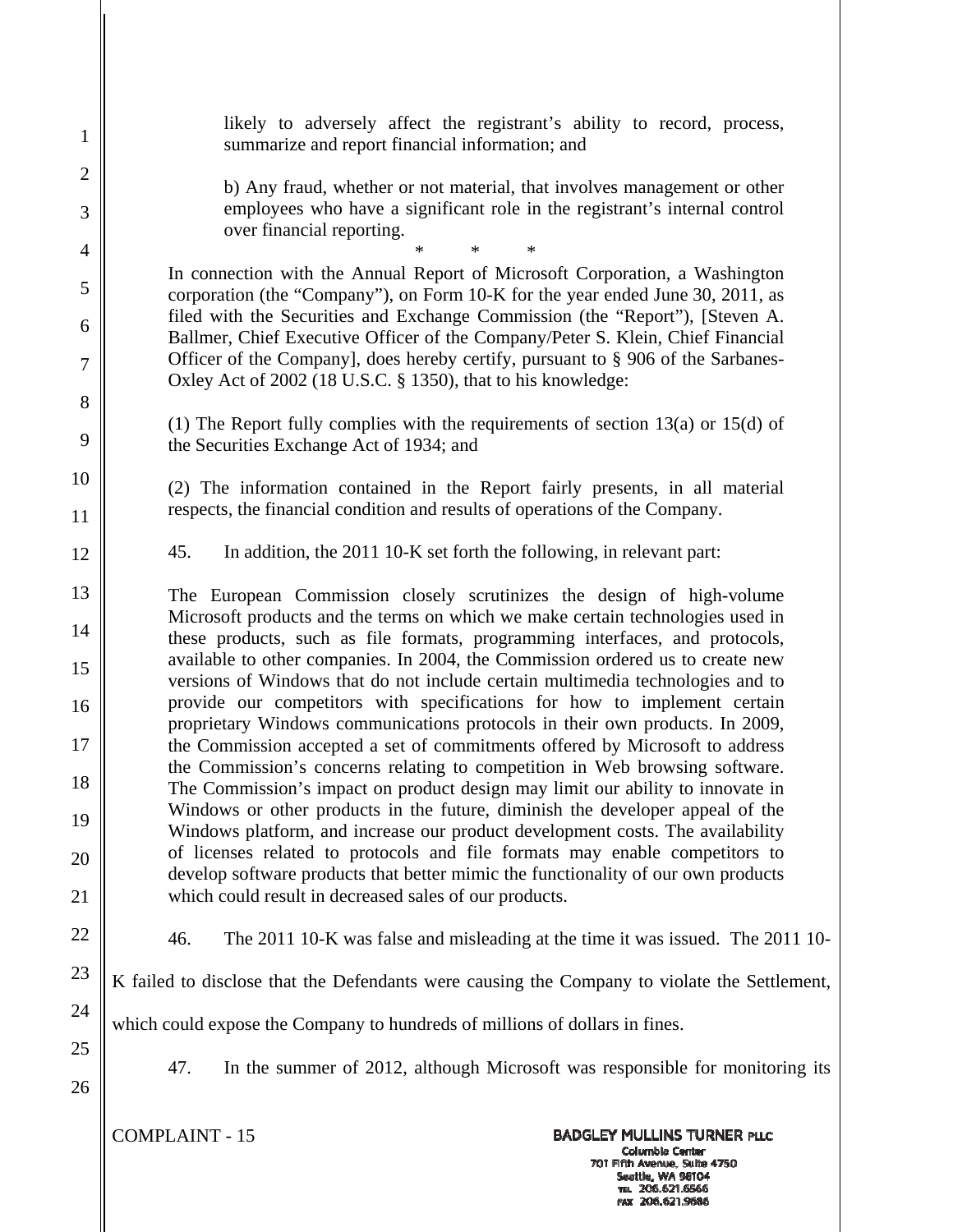1 4 6 own compliance with the Settlement, EU antitrust chief Almunia warned Defendants that on some occasions Microsoft software was not providing users the full access to competing Web browsers, as was stipulated in the Settlement. Defendants "apologized" to Almunia, calling it a "technical problem." Yet despite the apology, Defendants did nothing to halt the illicit scheme, occurring under their direction and on their watch. **The Truth Begins to Emerge**

48. In October 2012, months after Almunia warned Defendants and months after Defendants' "apology," Almunia charged Microsoft with failing to abide by the terms of the Settlement. Further, Almunia put Defendants on notice that Microsoft must include adequate access to rival browsers in European version of the Windows 8 operating system, which was about to go on sale.

49. On March 6, 2013, it was announced that European regulators had fined Microsoft an extraordinary €561 million, or approximately *\$732.2 million*, for violating the Settlement. Notably, this was the first time in history that the EU had punished a company for violating the terms of an antitrust settlement.

50. That same day, *The New York Times* ("*NYT*") published an article entitled "European Regulators Fine Microsoft, Then Promise to Do Better." The article set forth, in relevant part:

The European Union fined Microsoft \$732 million on Wednesday for failing to respect an antitrust settlement with regulators. But in a highly unusual mea culpa, the European Union's top antitrust regulator said that his department bore some of the responsibility for Microsoft's failure to respect a settlement that caused the fine.

Joaquín Almunia, the European Union competition commissioner, said the bloc had been "naïve" to put Microsoft in charge of monitoring its adherence to the deal it agreed to in 2009, when his predecessor let the company escape a fine in

COMPLAINT - 16

**BADGLEY MULLINS TURNER PLC** Columbia Center 701 Fifth Avenue, Suite 4750 Seattle, WA 98104 TEL 206.621.6566 rax 206,621,9686

26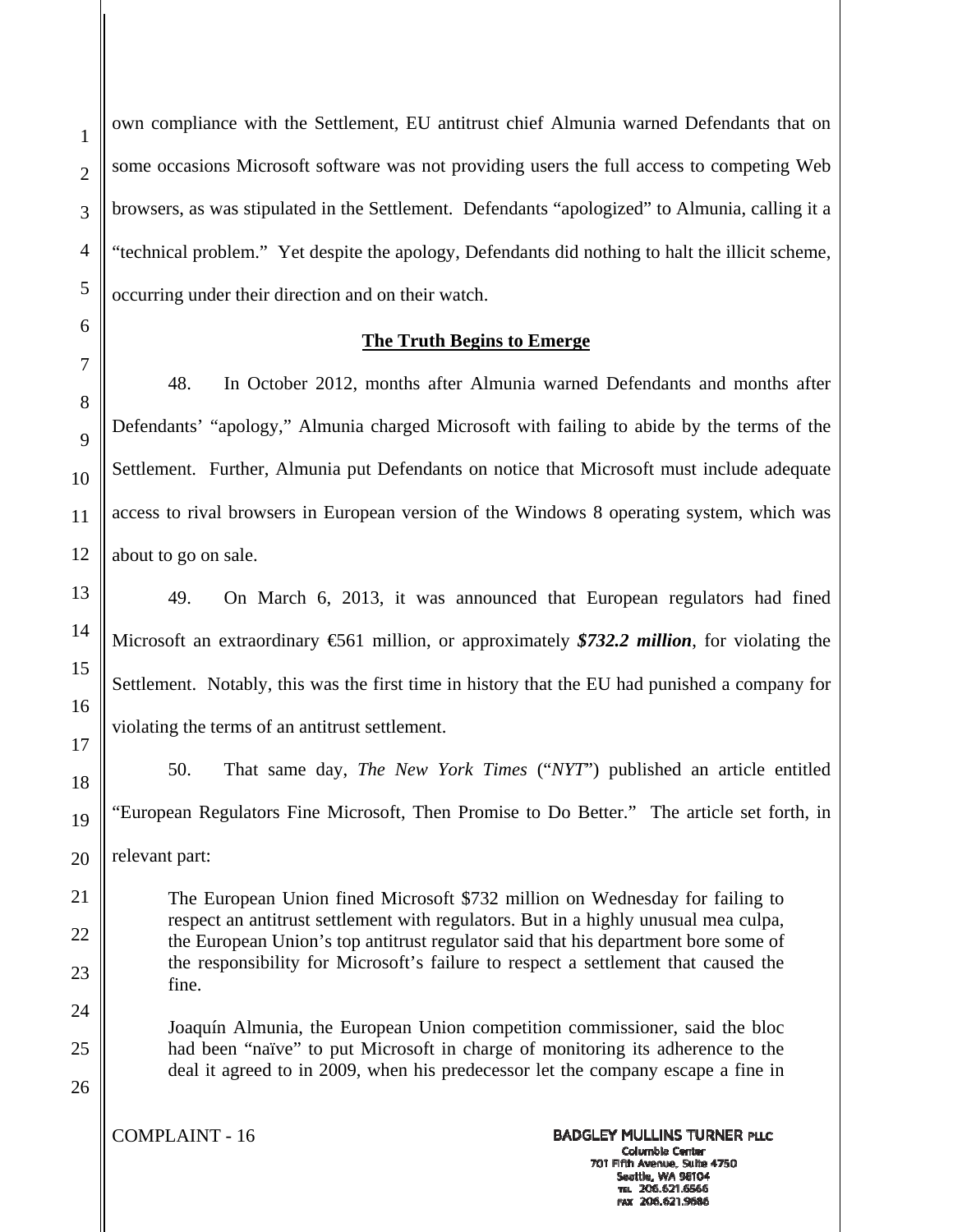exchange for offering users of its Windows software a wider choice of Internet browsers.

Mr. Almunia insisted that the enforcement of settlements could be sufficiently strengthened to ensure that companies abide by their pledges, and he signaled that he would not retreat from his goal to use such deals to avoid lengthy legal battles with major companies in swiftly evolving technology markets.

Settlements "allow for rapid solutions to competition problems," Mr. Almunia said. "Of course such decisions require strict compliance" and the "failure to comply is a very serious infringement that must be sanctioned accordingly."

*Microsoft had agreed to alter Windows for five years to give users of newly purchased computers in Europe a ballot screen that would allow them to easily download other browsers from the Internet and to turn off Microsoft's browser, Internet Explorer.* 

*Microsoft told the commission at the end of 2011 that it had been abiding by the deal. "We trusted the reports about the compliance," Mr. Almunia said Wednesday.* 

*In fact, the company failed to include the ballot system in certain products starting in May 2011, affecting more than 15 million European users. The lapse came to light last July, after rival companies reported its absence.* 

*"We take full responsibility for the technical error that caused this problem and have apologized,"* Microsoft said Wednesday. "We have taken steps to strengthen our software development and other processes to help avoid this mistake — or anything similar — in the future."

A Microsoft spokesman declined to comment on whether the company would appeal, but it seemed unlikely, as the company prefers to focus on its rivalry with Google. Microsoft is among the companies that have complained about Google's business practices to Mr. Almunia.

\* \* \* Mr. Almunia said he had not yet decided whether to appoint a trustee to oversee whether Microsoft was adhering to the rest of its compliance period in the browser case, which runs to 2014.

*Microsoft has been a special case in the history of European Union antitrust enforcement, racking up a total of \$3.4 billion in fines over about a decade.* 

Microsoft was the first company to pay so-called periodic penalties for failing to follow an order to make it easier for rival products to communicate with powerful server computers running Windows. That amount, nearly 900 million euros, was

26

1

2

3

4

5

6

7

8

9

10

11

12

13

14

15

16

17

18

19

20

21

22

23

24

25

COMPLAINT - 17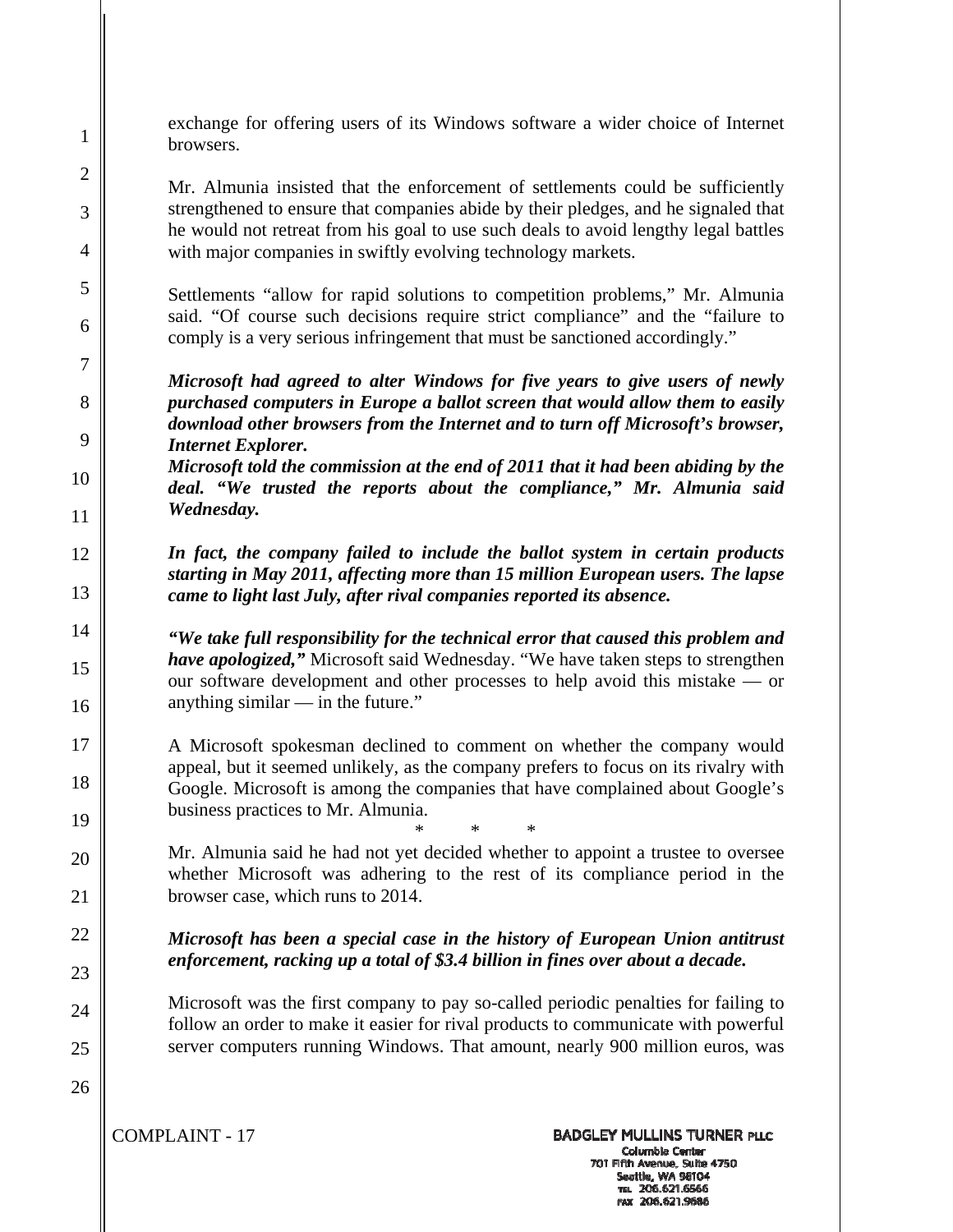subsequently reduced to 860 million euros after the company appealed to the 1 General Court of the European Union. 2 *The decision against Microsoft was another milestone for European Union antitrust law, and for Microsoft, which became the first company to be*  3 *punished for failing to adhere to a settlement.* [Emphasis added.] 4 51. Also that day, *Computerworld.com* published an article entitled "EU let 5 Microsoft police itself on browser ballot promises."<sup>1</sup> This article set forth, in relevant part: 6 Europe's antitrust agency had put Microsoft on the honor system, letting the 7 company monitor its own compliance with a 2009 settlement that required it to 8 offer other browsers to Windows users, the EU's top regulator admitted. 9 That eventually led to the Brussels-based European Commission slapping a \$732 million fine on Microsoft today. 10 *"The reports we were receiving had not signaled us of this breach," said*  11 *Joaquin Almunia, the head of the antitrust agency, when asked how the oversight went undetected for over a year.*  12 13 *Those reports, it turned out, were coming from Microsoft. "We trusted in the reports on the compliance [from Microsoft]," said Almunia. "We were not*  14 *trying to explore Windows Service Pack 1. But maybe we should have tried to complement their reports."*  15 He admitted the Commission may have made a mistake letting Microsoft police 16 itself, rather than appointing an external overseer. "In 2009, we were even more naive than today," Almunia added. He also suggested that the agency would 17 change how it monitors deals struck in the future. 18 The 2009 agreement required Microsoft to show European Windows users a 19 browser ballot, a screen that displayed download links to rivals' browsers, including Google's Chrome, Mozilla's Firefox and Opera Software's Opera. 20 21 But Microsoft made what it has repeatedly called a "technical error" when it omitted the ballot from Windows 7 Service Pack 1 (SP1) for 14 months, from 22 May 2011 until July 2012. Approximately 15.3 million users did not see the ballot as intended, said Almunia. 23  $\overline{\phantom{a}}$ 24 <sup>1</sup> Article available at: 25 http://www.computerworld.com/s/article/9237392/EU let Microsoft police itself on browser ballot\_promises 26 **BADGLEY MULLINS TURNER PLC** COMPLAINT - 18

Columbia Center 701 Fifth Avenue, Suite 4750 Seattle, WA 98104 TEL 206.621.6566 rax 206,621,9686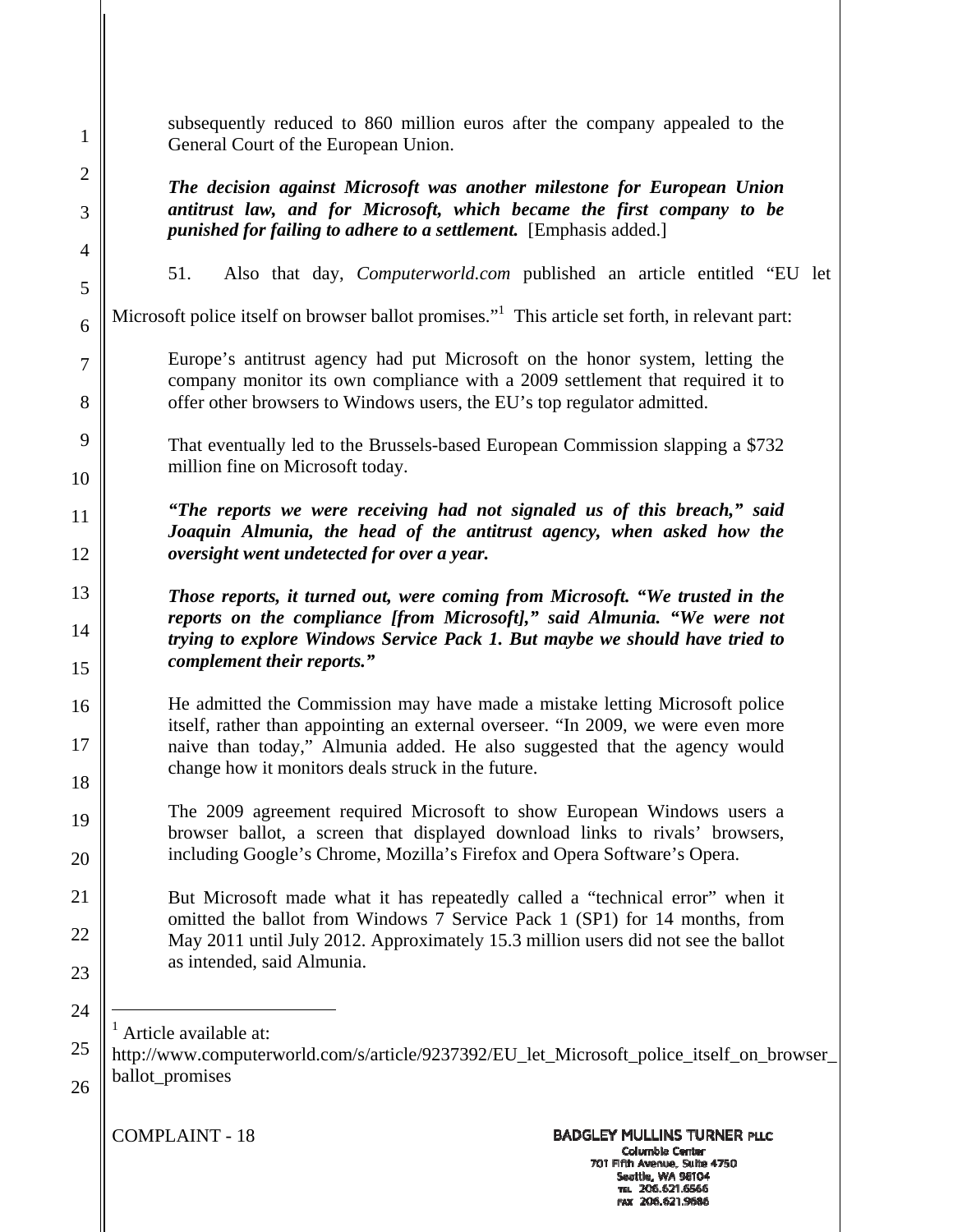*One U.S. antitrust expert struggled to understand why EU regulators let Microsoft supervise itself.* 

*"The Federal Trade Commission, where I used to work, has an entire compliance department, with lawyers and economists, to make sure orders are complied with," said Robert Lande, a law professor at the University of Baltimore and director of the American Antitrust Institute. "That's kind of elementary. It's not rocket science."* 

Lande also blasted the Commission for allowing a repeat offender to police itself. *"Why would you put a three-time offender on the honor system?" Lande asked, referring to other antitrust actions against Microsoft, both in the U.S. and in the EU, that have resulted in billions in fines.* 

Today, Microsoft reiterated what it has said since mid-2012. "We take full responsibility for the technical error that caused this problem and have apologized for it," the company said in a statement. "We provided the Commission with a complete and candid assessment of the situation, and we have taken steps to strengthen our software development and other processes to help avoid this mistake -- or anything similar -- in the future."

Microsoft's quick admission of the omission, multiple apologies, and cooperation with the EU authorities, were factors Almunia took into consideration when deciding on a fine, he said today.

According to Microsoft, the browser ballot was left out of Windows 7 SP1 when an engineering team forgot to update code that distributed the choice screen.

*Microsoft did not report the oversight to the Commission: As late as December 2011, months after the ballot stopped being shown, Microsoft reported that everything was fine. Instead, an unnamed complainant alerted the EU.* Almunia has declined to identify the complaint's origin, but one possible suspect is Mozilla, which has been the most vocal of all of Microsoft's browser rivals about its practices.

*Lande thought the explanation incredulous. "You can't say it's accidental for 15 months," he argued today. "Microsoft says it was a technical glitch, okay, one month, I understand, you left it out of a batch. But not for 15 months. That doesn't look like an accident to me."* 

It's unlikely that Microsoft will appeal the fine, what with its public apologies and admission of guilt. Today, however, the company declined to comment on its plans. [Emphasis added.]

26

1

2

3

4

5

6

7

8

9

10

11

12

13

14

15

16

17

18

19

20

21

22

23

24

25

52. Despite the enormous and unprecedented fine at issue, Defendants issued an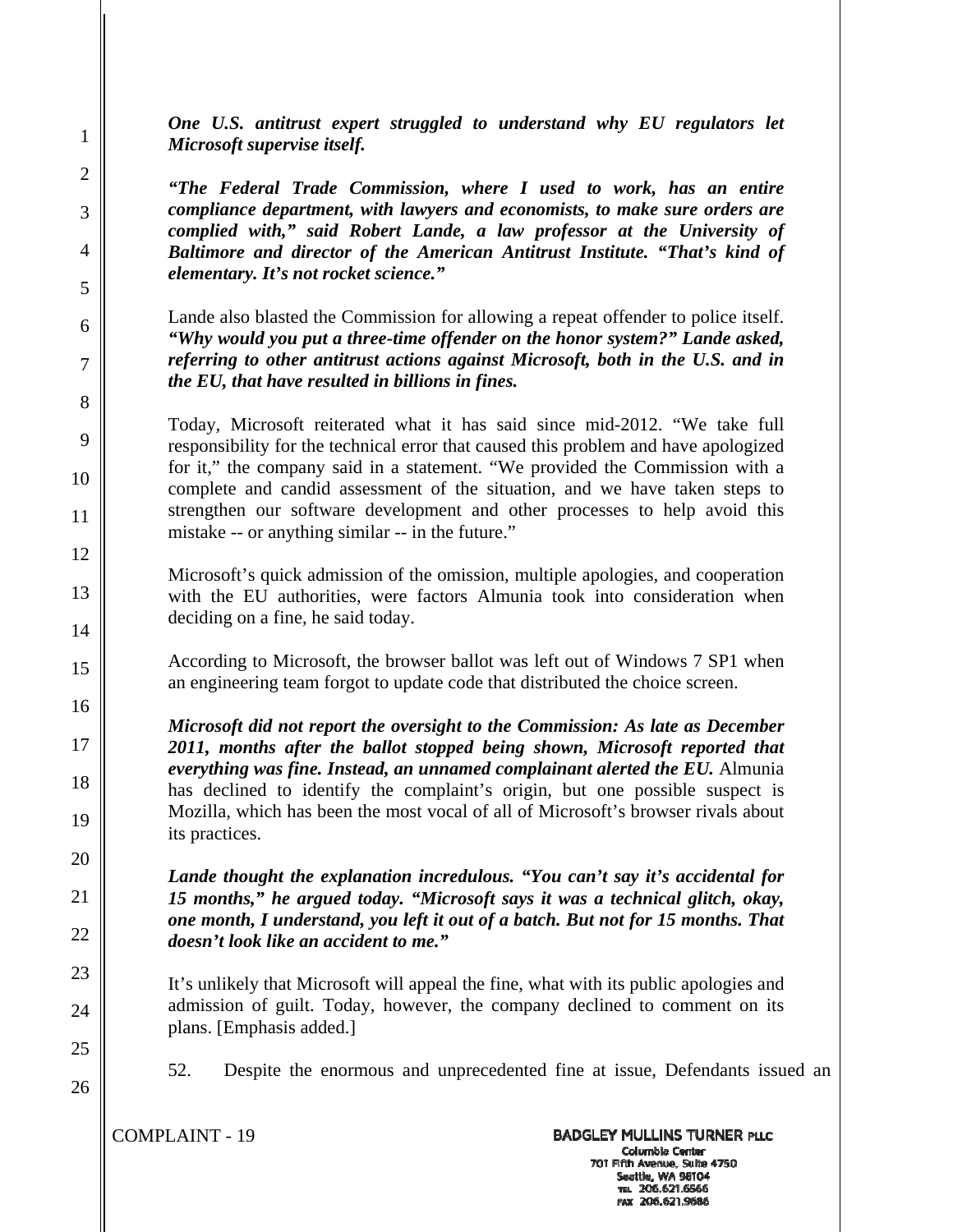extremely short statement in response to the disastrous situation, purportedly taking "full responsibility" but again maintaining that the violation of the Settlement was merely a "technical error." Moreover, Defendants offered no explanation as to how the Settlement could have been violated, even though Microsoft itself was responsible for monitoring its own compliance with the Settlement. The statement, contained in a press release (and reprinted in the *NYT* article above), read as follows:

*We take full responsibility* for the technical error that caused this problem and have apologized for it. We provided the Commission with a complete and candid assessment of the situation, and we have taken steps to strengthen our software development and other processes to help avoid this mistake – or anything similar – in the future.

53. As a result of Defendants' actions (which they have admitted to), the Company has suffered damages.

13

1

2

3

4

5

6

7

8

9

10

11

12

14

15

16

17

18

19

20

21

22

23

24

25

26

## **DERIVATIVE AND DEMAND ALLEGATIONS**

54. Plaintiff brings this action derivatively in the right and for the benefit of Microsoft to redress the breaches of fiduciary duty and other violations of law by Defendants.

55. Plaintiff will adequately and fairly represent the interests of Microsoft and its shareholders in enforcing and prosecuting its rights.

56. As a result of the actions set forth above, on March 22, 2013, Plaintiff issued the Demand pursuant to Washington law on the Board to investigate and commence an action against certain current and/or former directors and executive officers of the Company. *See*  Exhibit A.

57. Over ten months later, on January 28, 2014, Plaintiff's counsel received the Refusal from attorney Muck of the law firm Fenwick, informing Plaintiff's counsel that the Demand was being refused in its entirety. The Refusal informed Plaintiff's counsel that

COMPLAINT - 20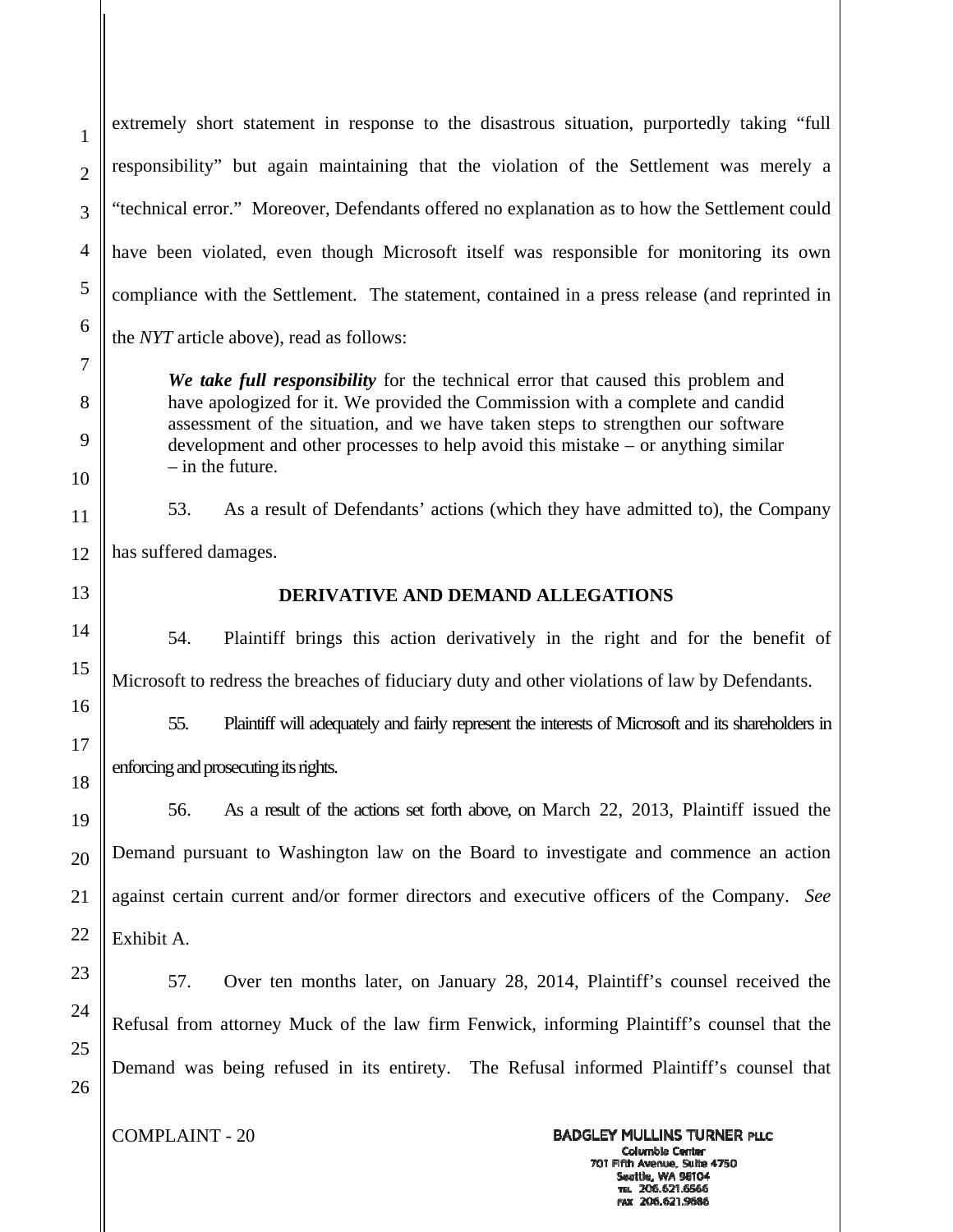Fenwick was counsel to a purported DRC, consisting of defendants Luczo and Dublin, who were purportedly appointed to investigate the allegations in the Demand. *See* Exhibit B.

1

2

3

4

5

6

7

8

9

10

11

12

13

14

15

16

17

18

19

20

21

22

23

24

58. The Refusal included the purported Resolution, which totaled less than three pages. The Resolution contended that among other things, the DRC reviewed thousands of documents and "conducted relevant witness interviews." The Resolution concluded that the Demand did not contain facts "to support any viable claim for breach of fiduciary duty," that the allegations in the Demand did "not give rise to legally viable claims against any of the Company's current or former officers or directors," and that "the Company undertook and adopted significant remedial measures" before receiving the Demand.

59. The Refusal (that is, Muck's one page letter and the two and a half page Resolution) are wholly improper. By issuing the conclusory Resolution and cover letter, Defendants have attempted to insulate their investigation from any scrutiny, which is unreasonable. Plaintiff has received no report whatsoever from the DRC, other than the Resolution described above. Astoundingly, the Resolution found that the Demand did not contain facts to support any viable claim for breach of fiduciary duty [against Defendants], even though Defendants caused the Company *to admit to the wrongdoing and accept responsibility*. The DRC's sweeping conclusion that no breach of fiduciary duty occurred, when coupled with Defendants taking "full responsibility," creates reasonable doubt that the DRC's investigation was conducted reasonably and in good faith. The DRC has merely recited the conclusion that refusing the Demand was proper, without sufficiently explaining how the DRC reached that conclusion. Defendants and the DRC have essentially asked Plaintiff to "take their word for it" regarding the thoroughness of the investigation.

25 26

60. Moreover, there is the critical issue of witness interviews. The Resolution

COMPLAINT - 21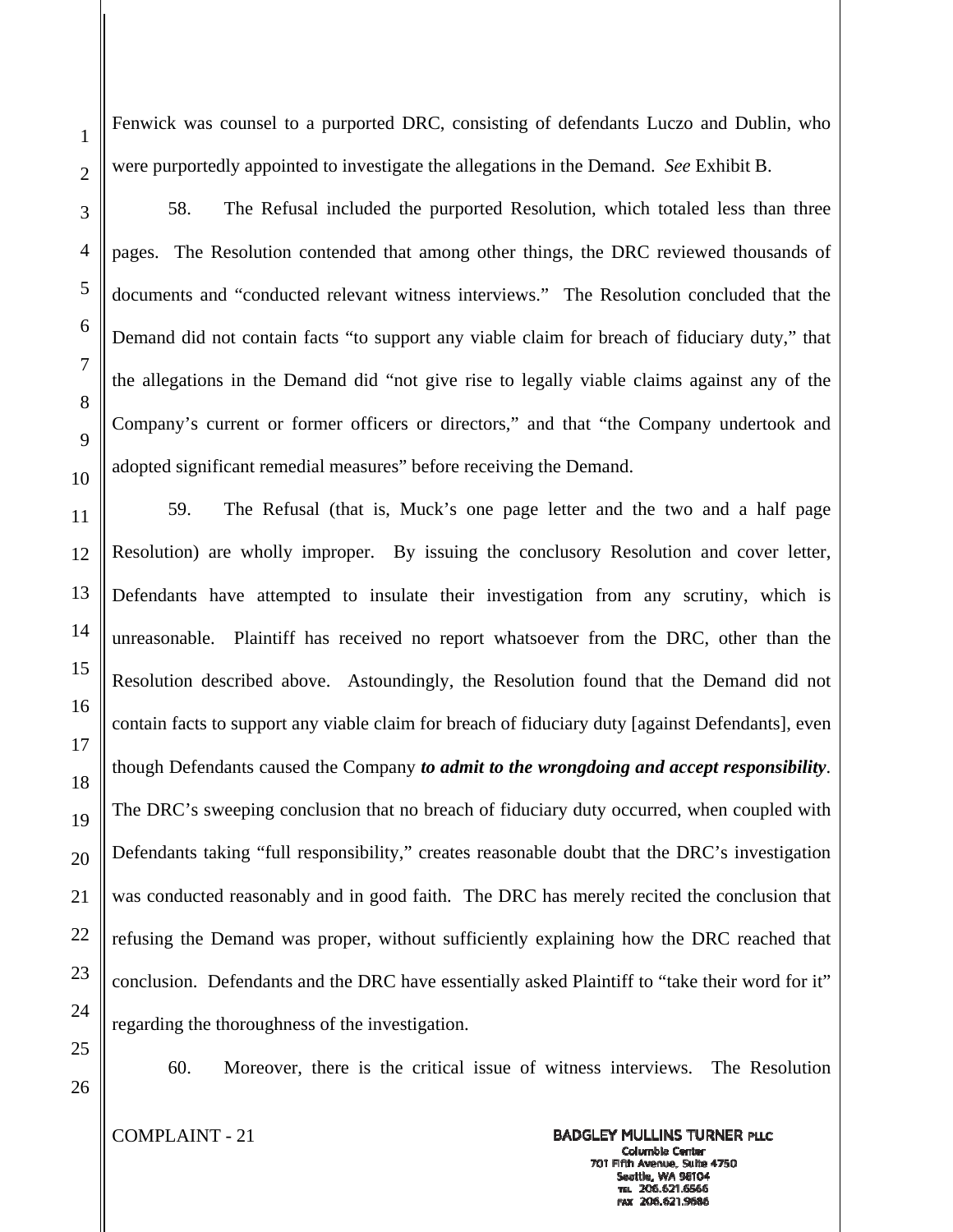simply states that the DRC "conducted relevant witness interviews," but gives absolutely no detail whatsoever regarding who was interviewed or what questions were asked. As a result, Plaintiff's counsel engaged in extensive correspondence with Muck regarding this issue. Finally, on March 26, 2014, Plaintiff's counsel received the March 26, 2014 Letter, which purported to answer Plaintiff's questions regarding witness interviews. *See* Exhibit C.

61. First, the March 26, 2014 Letter informed Plaintiff's counsel that the DRC declined to identify the names of the specific witnesses interviewed. The March 26, 2014 Letter went on to say that thirty-six individuals were interviewed, including members of the Board and the Board's Antitrust Compliance Committee, a former president of Microsoft's Windows division, members of Microsoft's Legal and Corporate Affairs department, members of the Windows Sustained Engineering team, employees in Advertising and Consumer Support, an executive in Windows Marketing, an employee in Windows Testing, and an employee in Original Equipment Manufacturer Sales.

62. The most notable aspect of the list of interviewees was the omissions. Specifically, it is readily apparent that *the DRC never interviewed Almunia or any member of the European Commission*. It is clear that when conducting its interviews, the DRC did not interview a single individual who would corroborate Plaintiff's claims of wrongful conduct. There can be no doubt that any reasonable investigation of Plaintiff's Demand should have, at minimum, included an interview of Almunia, or some other member of the European Commission with comparable knowledge of the European Commission Investigation.

63. Clearly, the Board's and the DRC's complete disregard of the actual merits of the claims set forth in the Demand is improper and demonstrates the Board's lack of diligence and good faith.

COMPLAINT - 22

**BADGLEY MULLINS TURNER PLC Columbia Center** 701 Fifth Avenue, Suite 4750 Seattle, WA 98104 TEL 206.621.6566 rax 206,621,9686

1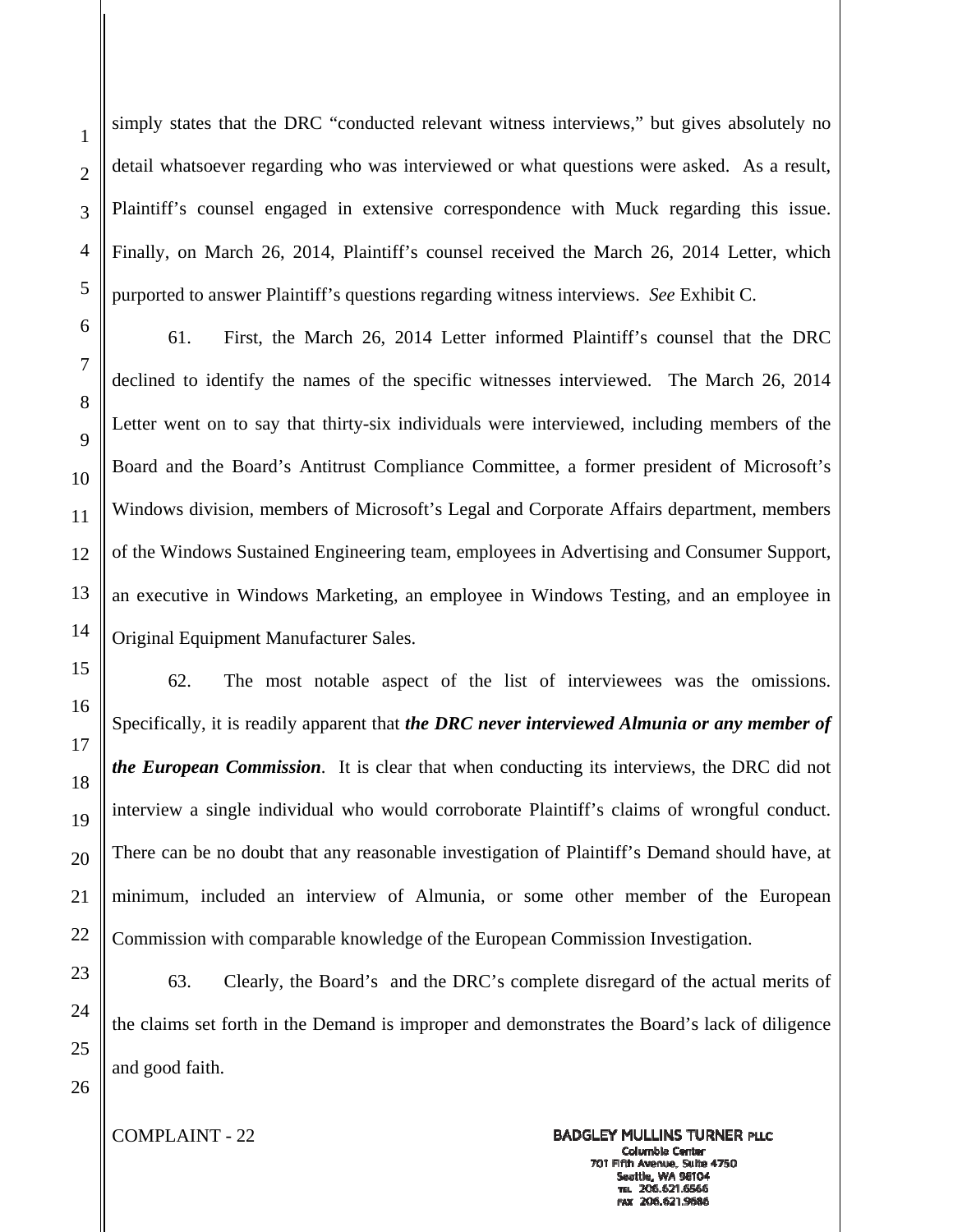64. Thus, this shareholder derivative action should be allowed to proceed.

# **COUNT I AGAINST ALL DEFENDANTS FOR BREACH OF FIDUCIARY DUTY FOR DISSEMINATING INACCURATE INFORMATION**

65. Plaintiff incorporates by reference and realleges each and every allegation set forth above, as though fully set forth herein.

66. As alleged in detail herein, each of the Defendants (and particularly the Audit Committee Defendants) had a duty to ensure that Microsoft disseminated accurate, truthful and complete information to its shareholders.

67. Defendants violated their fiduciary duties of care, loyalty, and good faith by causing or allowing the Company to disseminate to Microsoft shareholders materially misleading and inaccurate information through, *inter alia*, SEC filings, press releases, conference calls, and other public statements and disclosures as detailed herein. These actions could not have been a good faith exercise of prudent business judgment.

68. As a direct and proximate result of Defendants' foregoing breaches of fiduciary duties, the Company has suffered significant damages, as alleged herein.

## **COUNT II AGAINST ALL DEFENDANTS FOR BREACH OF FIDUCIARY DUTIES FOR FAILING TO MAINTAIN INTERNAL CONTROLS**

69. Plaintiff incorporates by reference all preceding and subsequent paragraphs as if fully set forth herein.

70. As alleged herein, each of the Defendants (and particularly the Audit Committee Defendants) had a fiduciary duty to, among other things, exercise good faith to ensure that the Company's financial statements were prepared in accordance with GAAP, and, when put on notice of problems with the Company's business practices and operations, exercise good faith in taking appropriate action to correct the misconduct and prevent its

COMPLAINT - 23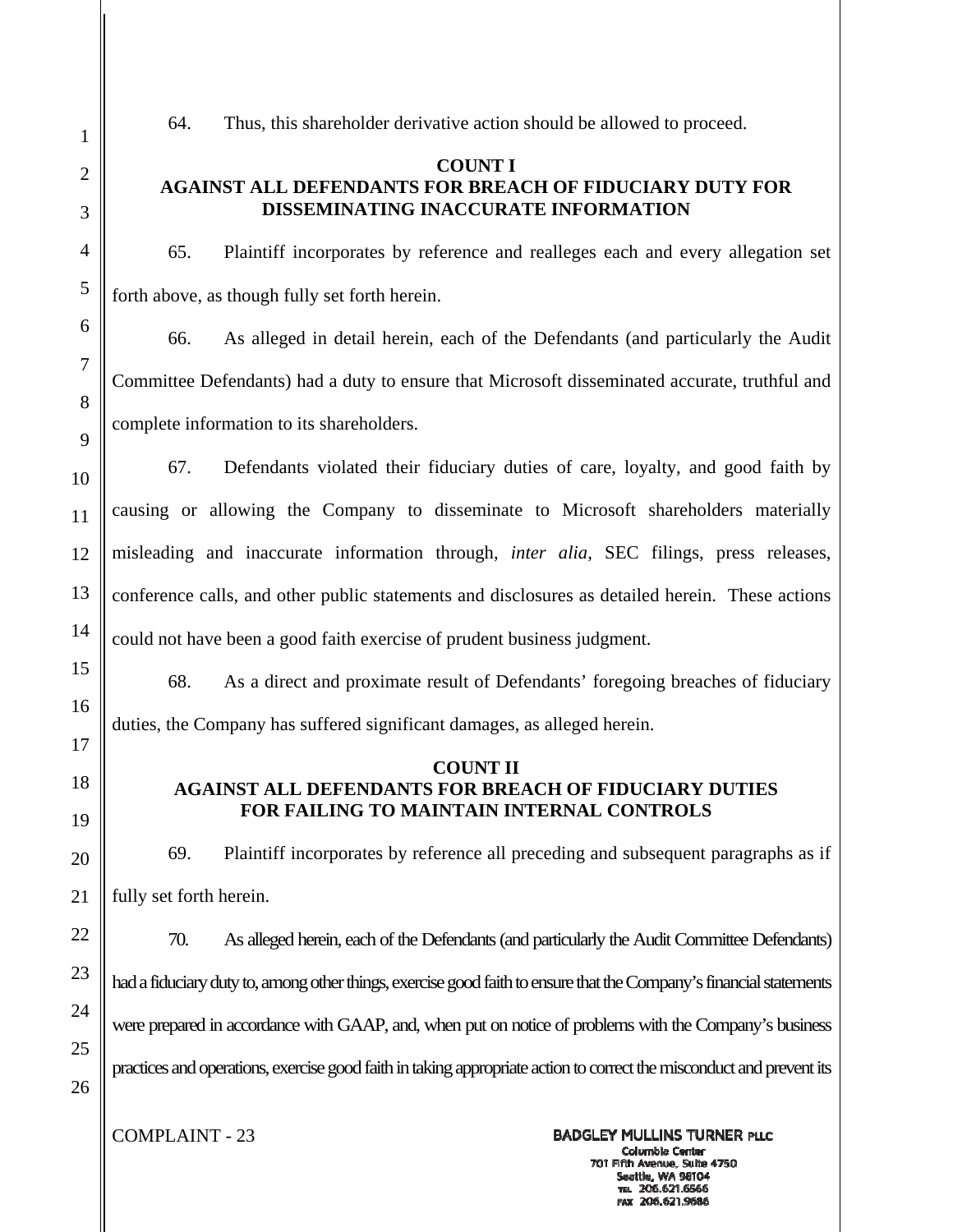recurrence.

71. Defendants willfully ignored the obvious and pervasive problems with Microsoft's internal controls and practices and procedures and failed to make a good faith effort to correct these problems or prevent their recurrence.

72. As a direct and proximate result of the Defendants' foregoing breaches of fiduciary duties, the Company has sustained damages.

#### **COUNT III AGAINST ALL DEFENDANTS FOR BREACH OF FIDUCIARY DUTIES FOR FAILING TO PROPERLY MANAGE THE COMPANY**

73. Plaintiff incorporates by reference and realleges each and every allegation contained above, as though fully set forth herein.

74. Defendants owed and owe Microsoft fiduciary obligations. By reason of their fiduciary relationships, Defendants specifically owed and owe Microsoft the highest obligation of good faith, fair dealing and loyalty.

75. Defendants had a fiduciary duty to ensure that the Company was operated in a diligent, honest and prudent manner and complied with all applicable federal and state laws, rules, regulations and requirements, and all contractual obligations, including acting only within the scope of its legal authority, and when put on notice of problems with the Company's business practices and operations, exercise good faith in taking appropriate action to correct the misconduct and prevent its recurrence.

76. Defendants, and each of them, violated and breached their fiduciary duties of care, loyalty, reasonable inquiry, oversight, good faith and supervision.

77. As a direct and proximate result of Defendants' failure to perform their fiduciary obligations, Microsoft has sustained significant damages, not only monetarily, but also to its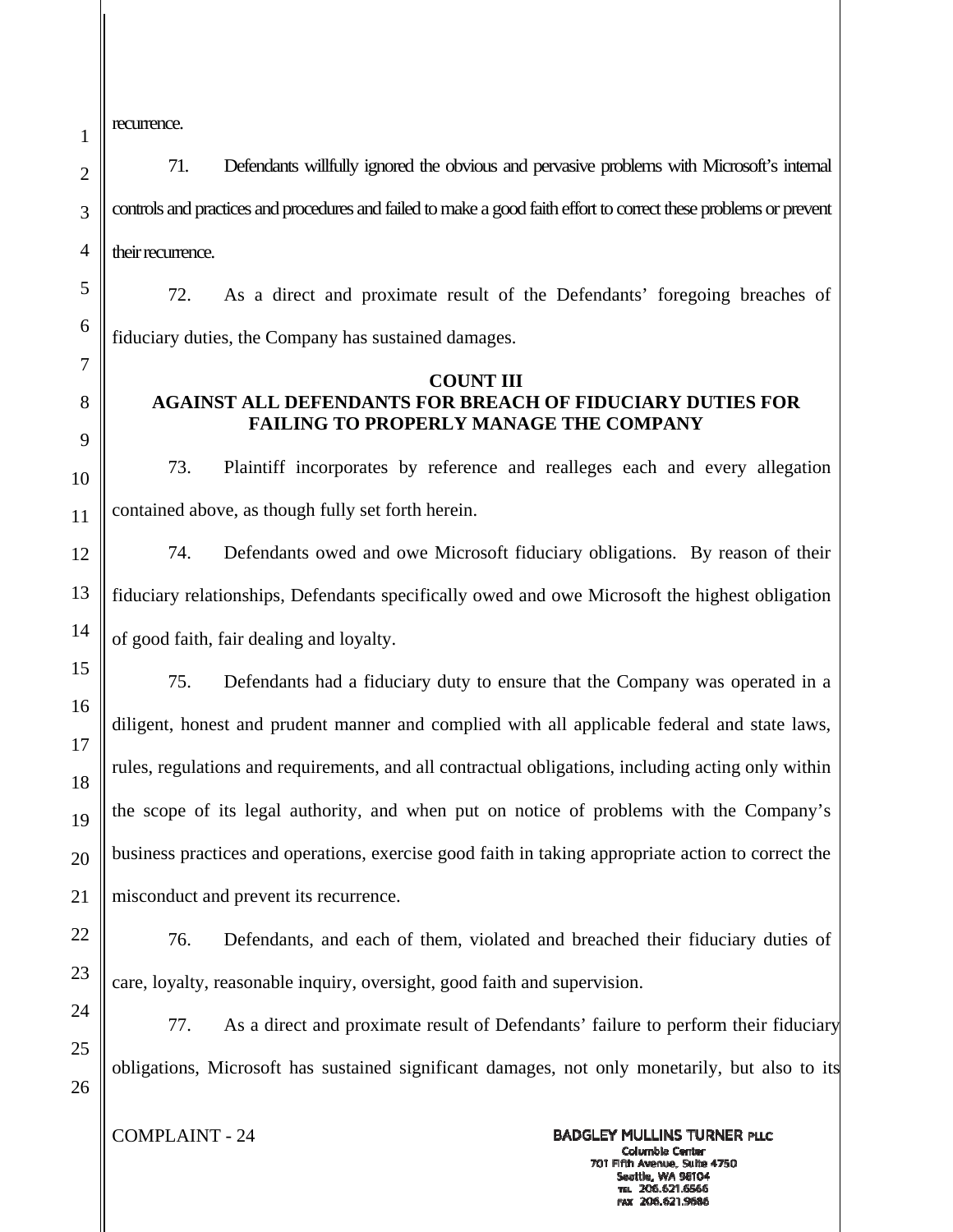| 1              | corporate image and goodwill.                                                                                                                                           |  |
|----------------|-------------------------------------------------------------------------------------------------------------------------------------------------------------------------|--|
| $\overline{2}$ | As a result of the misconduct alleged herein, Defendants are liable to the<br>78.                                                                                       |  |
| 3              | Company.                                                                                                                                                                |  |
| $\overline{4}$ | 79.<br>Plaintiff, on behalf of Microsoft, has no adequate remedy at law.                                                                                                |  |
| 5              | <b>COUNT IV</b>                                                                                                                                                         |  |
| 6              | <b>AGAINST ALL DEFENDANTS FOR UNJUST ENRICHMENT</b>                                                                                                                     |  |
| 7              | 80.<br>Plaintiff incorporates by reference and realleges each and every allegation set                                                                                  |  |
| 8              | forth above, as though fully set forth herein.                                                                                                                          |  |
| 9              | By their wrongful acts and omissions, the Defendants were unjustly enriched at<br>81.                                                                                   |  |
| 10             | the expense of and to the detriment of Microsoft.                                                                                                                       |  |
| 11             | 82.<br>Plaintiff, as a shareholder and representative of Microsoft, seeks restitution from                                                                              |  |
| 12             | Defendants, and each of them, and seeks an order of this Court disgorging all profits, benefits,                                                                        |  |
| 13<br>14       | and other compensation obtained by Defendants, and each of them, as a result of their wrongful                                                                          |  |
| 15             | conduct and fiduciary breaches.                                                                                                                                         |  |
| 16             | <b>COUNT V</b>                                                                                                                                                          |  |
| 17             | <b>AGAINST ALL DEFENDANTS FOR ABUSE OF CONTROL</b>                                                                                                                      |  |
| 18             | 83.<br>Plaintiff incorporates by reference and realleges each and every allegation                                                                                      |  |
| 19             | contained above, as though fully set forth herein.                                                                                                                      |  |
| 20             | 84.<br>Defendants' misconduct alleged herein constituted an abuse of their ability to                                                                                   |  |
| 21             | control and influence Microsoft, for which they are legally responsible.<br>In particular,                                                                              |  |
| 22             | Defendants abused their positions of authority by causing or allowing Microsoft to violate the                                                                          |  |
| 23             | Settlement.                                                                                                                                                             |  |
| 24             | 85.<br>As a direct and proximate result of Defendants' abuse of control, Microsoft has                                                                                  |  |
| 25             | sustained significant damages.                                                                                                                                          |  |
| 26             |                                                                                                                                                                         |  |
|                | <b>COMPLAINT - 25</b><br><b>BADGLEY MULLINS TURNER PLLC</b><br>Columbia Centar<br>701 Fifth Avenue, Suite 4750<br>Seattle, WA 98104<br>206.621.6566<br>rax 206,621,9686 |  |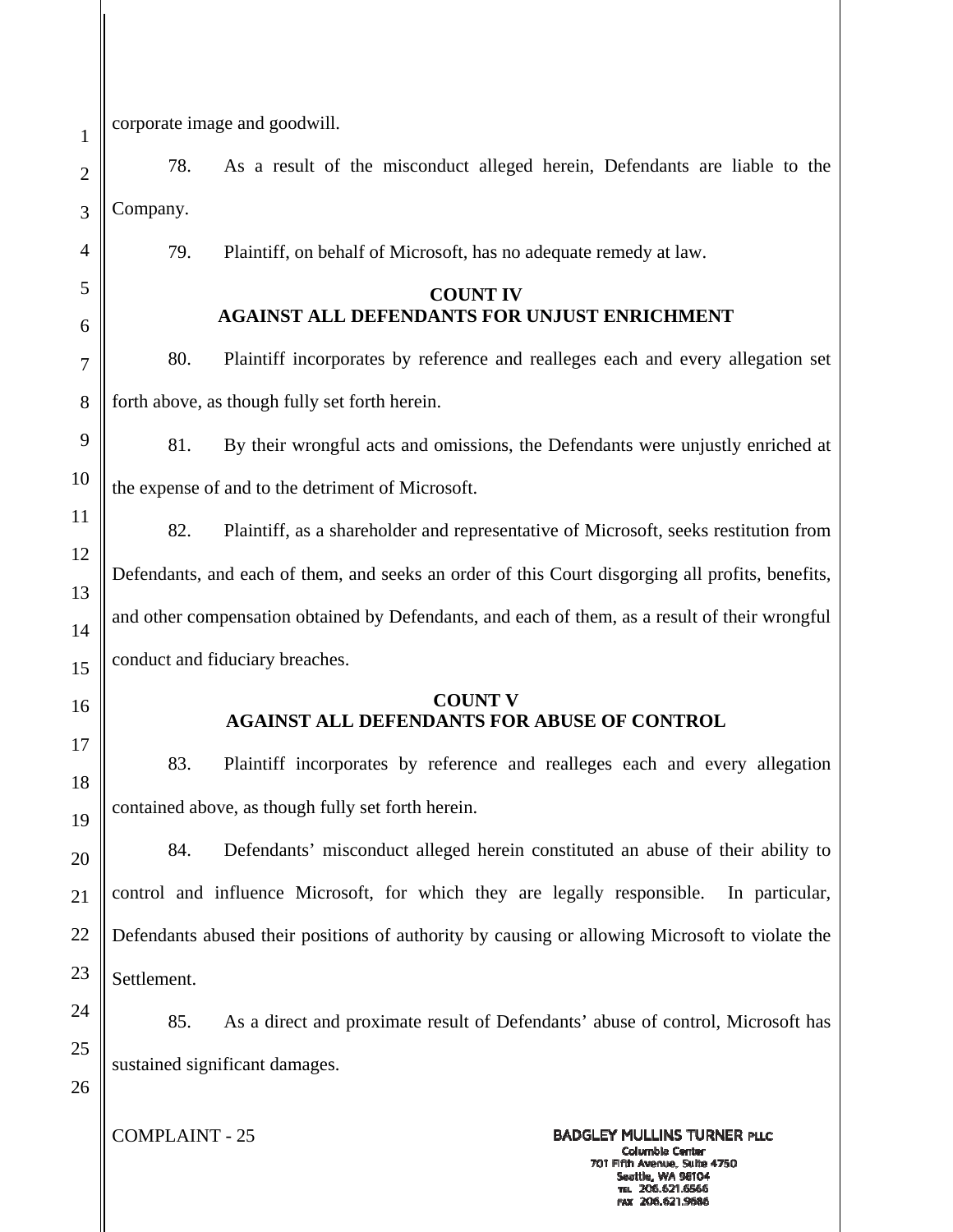86. As a result of the misconduct alleged herein, Defendants are liable to the Company.

87. Plaintiff, on behalf of Microsoft, has no adequate remedy at law.

# **COUNT VI**

# **AGAINST ALL DEFENDANTS FOR GROSS MISMANAGEMENT**

88. Plaintiff incorporates by reference and realleges each and every allegation set forth above, as though fully set forth herein.

89. Defendants had a duty to Microsoft and its shareholders to prudently supervise, manage and control the operations, business and internal financial accounting and disclosure controls of Microsoft.

90. Defendants, by their actions and by engaging in the wrongdoing described herein, abandoned and abdicated their responsibilities and duties with regard to prudently managing the businesses of Microsoft in a manner consistent with the duties imposed upon them by law. By committing the misconduct alleged herein, Defendants breached their duties of due care, diligence and candor in the management and administration of Microsoft's affairs and in the use and preservation of Microsoft's assets.

91. During the course of the discharge of their duties, Defendants knew or recklessly disregarded the unreasonable risks and losses associated with their misconduct, yet Defendants caused Microsoft to engage in the scheme complained of herein which they knew had an unreasonable risk of damage to Microsoft, thus breaching their duties to the Company. As a result, Defendants grossly mismanaged Microsoft.

# **PRAYER FOR RELIEF**

WHEREFORE, Plaintiff demands judgment as follows:

COMPLAINT - 26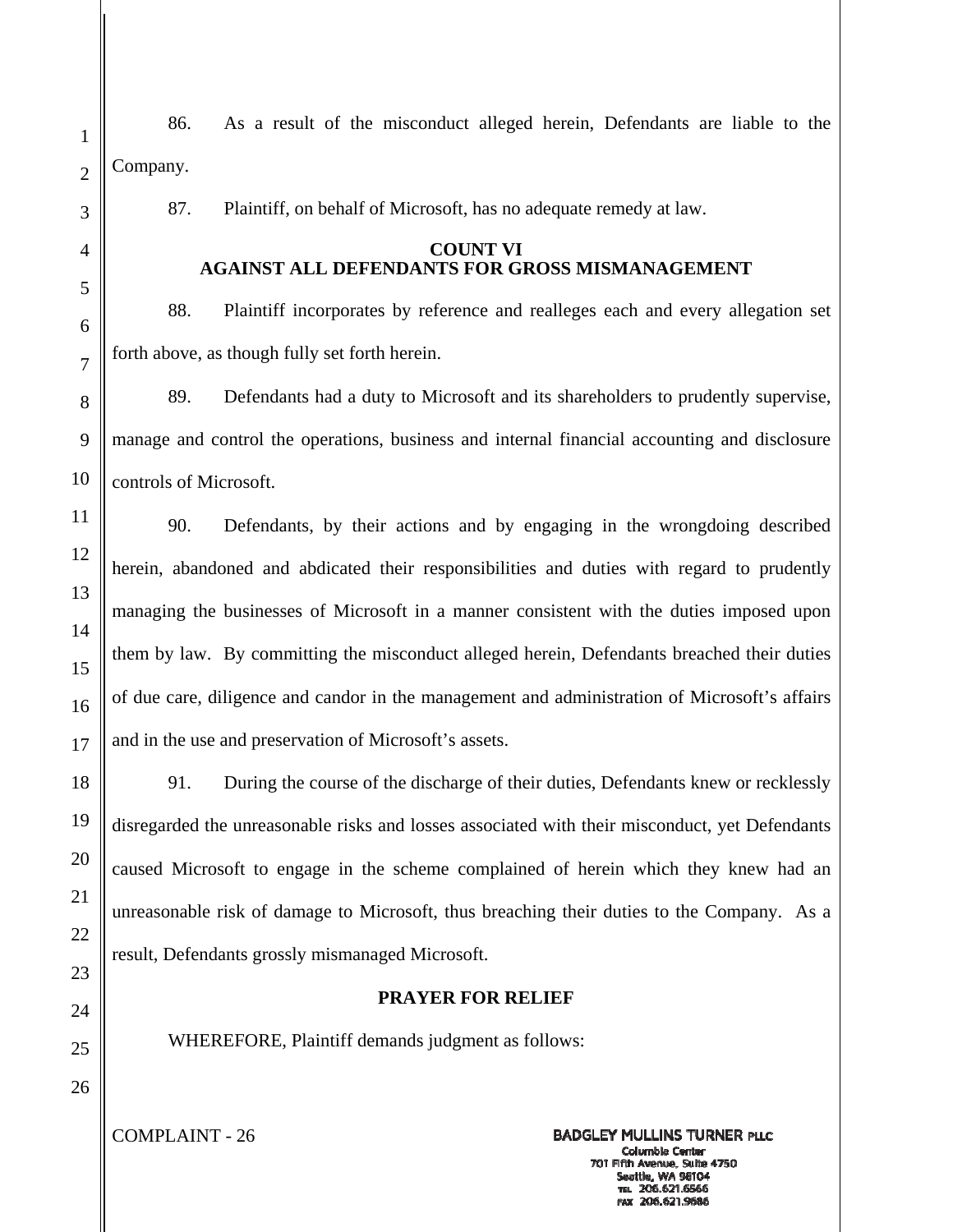A. Against all Defendants and in favor of the Company for the amount of damages sustained by the Company as a result of Defendants' breaches of fiduciary duties;

1

2

3

4

5

6

7

8

9

10

11

12

13

14

15

16

17

18

19

20

21

//

//

//

//

//

22

23

24

25

26

 B. Directing Microsoft to take all necessary actions to reform and improve its corporate governance and internal procedures to comply with applicable laws and to protect the Company and its shareholders from a repeat of the damaging events described herein, including, but not limited to, putting forward for shareholder vote resolutions for amendments to the Company's By-Laws or Articles of Incorporation and taking such other action as may be necessary to place before shareholders for a vote a proposal to strengthen the Board's supervision of operations and develop and implement procedures for greater shareholder input into the policies and guidelines of the Board;

 C. Awarding to Microsoft restitution from Defendants, and each of them, and ordering disgorgement of all profits, benefits and other compensation obtained by the Defendants;

 D. Awarding to Plaintiff the costs and disbursements of the action, including reasonable attorneys' fees, accountants' and experts' fees, costs, and expenses; and

E. Granting such other and further relief as the Court deems just and proper.

# **JURY DEMAND**

Plaintiff demands a trial by jury.

COMPLAINT - 27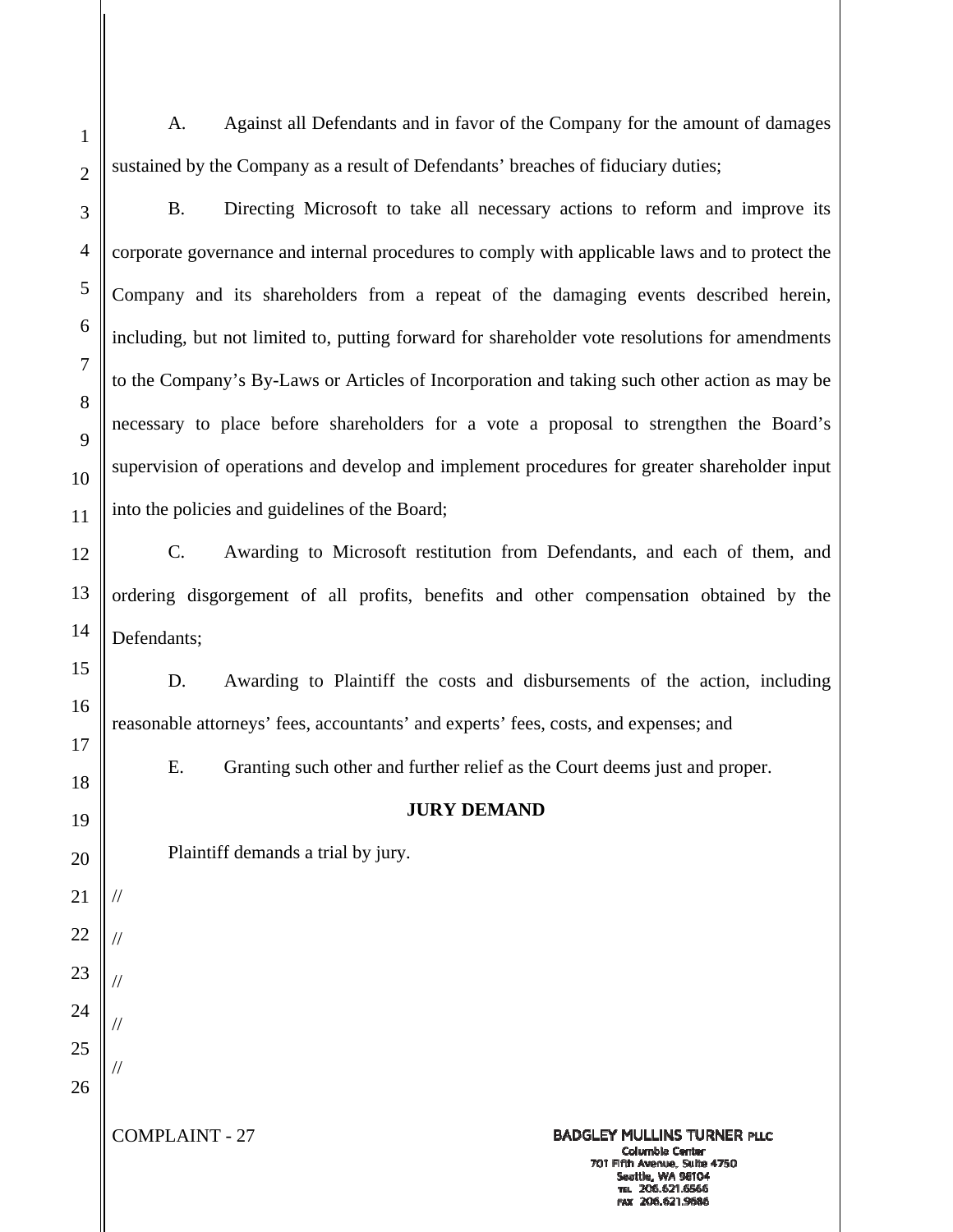| 1              | DATED this 11 <sup>th</sup> day of April, 2014.                                                                                                                             |
|----------------|-----------------------------------------------------------------------------------------------------------------------------------------------------------------------------|
| $\overline{2}$ |                                                                                                                                                                             |
| 3              | s/ Duncan C. Turner<br>Duncan C. Turner, WSBA No. 20597                                                                                                                     |
| $\overline{4}$ | <b>BADGLEY MULLINS TURNER PLLC</b>                                                                                                                                          |
| 5              | 701 Fifth Avenue, Suite 4750<br>Seattle, Washington, 98104                                                                                                                  |
| 6              | Telephone: (206) 621-6566                                                                                                                                                   |
| 7              | Facsimile: (206) 621-9686<br>Email: duncanturner@badgleymullins.com                                                                                                         |
| 8              |                                                                                                                                                                             |
| 9              | THE WEISER LAW FIRM, P.C.<br><b>ROBERT B. WEISER</b>                                                                                                                        |
| 10             | <b>BRETT D. STECKER</b>                                                                                                                                                     |
|                | JEFFREY J. CIARLANTO<br>22 Cassatt Avenue, First Floor                                                                                                                      |
| 11             | Berwyn, PA 19312                                                                                                                                                            |
| 12             | Telephone: (610) 225-2677                                                                                                                                                   |
| 13             | Facsimile: (610) 408-8062<br>(Pending Pro Hac Vice)                                                                                                                         |
|                |                                                                                                                                                                             |
| 14             | THE WEISER LAW FIRM, P.C.<br>KATHLEEN A. HERKENHOFF                                                                                                                         |
| 15             | 12707 High Bluff Drive, Suite 200                                                                                                                                           |
| 16             | San Diego, CA 92130                                                                                                                                                         |
|                | Phone: (858) 794-1441                                                                                                                                                       |
| 17             | Facsimile: (858) 794-1450<br>(Pending Pro Hac Vice)                                                                                                                         |
| 18             | LAW OFFICE OF ALFRED G. YATES, JR., P.C.                                                                                                                                    |
| 19             | Alfred G. Yates, Jr.                                                                                                                                                        |
| 20             | Gerald L. Rutledge<br>519 Allegheny Building                                                                                                                                |
| 21             | 429 Forbes Avenue                                                                                                                                                           |
|                | Pittsburgh, PA 15219                                                                                                                                                        |
| 22             | Telephone: (412) 391-5164<br>(Pending Pro Hac Vice)                                                                                                                         |
| 23             |                                                                                                                                                                             |
| 24             | <b>Attorneys for Plaintiff</b>                                                                                                                                              |
| 25             |                                                                                                                                                                             |
| 26             |                                                                                                                                                                             |
|                | <b>COMPLAINT - 28</b><br><b>BADGLEY MULLINS TURNER PLLC</b><br>Columbia Center<br>701 Fifth Avenue, Suite 4750<br>Seattle, WA 98104<br>TEL 206.621.6566<br>rax 206.621.9686 |